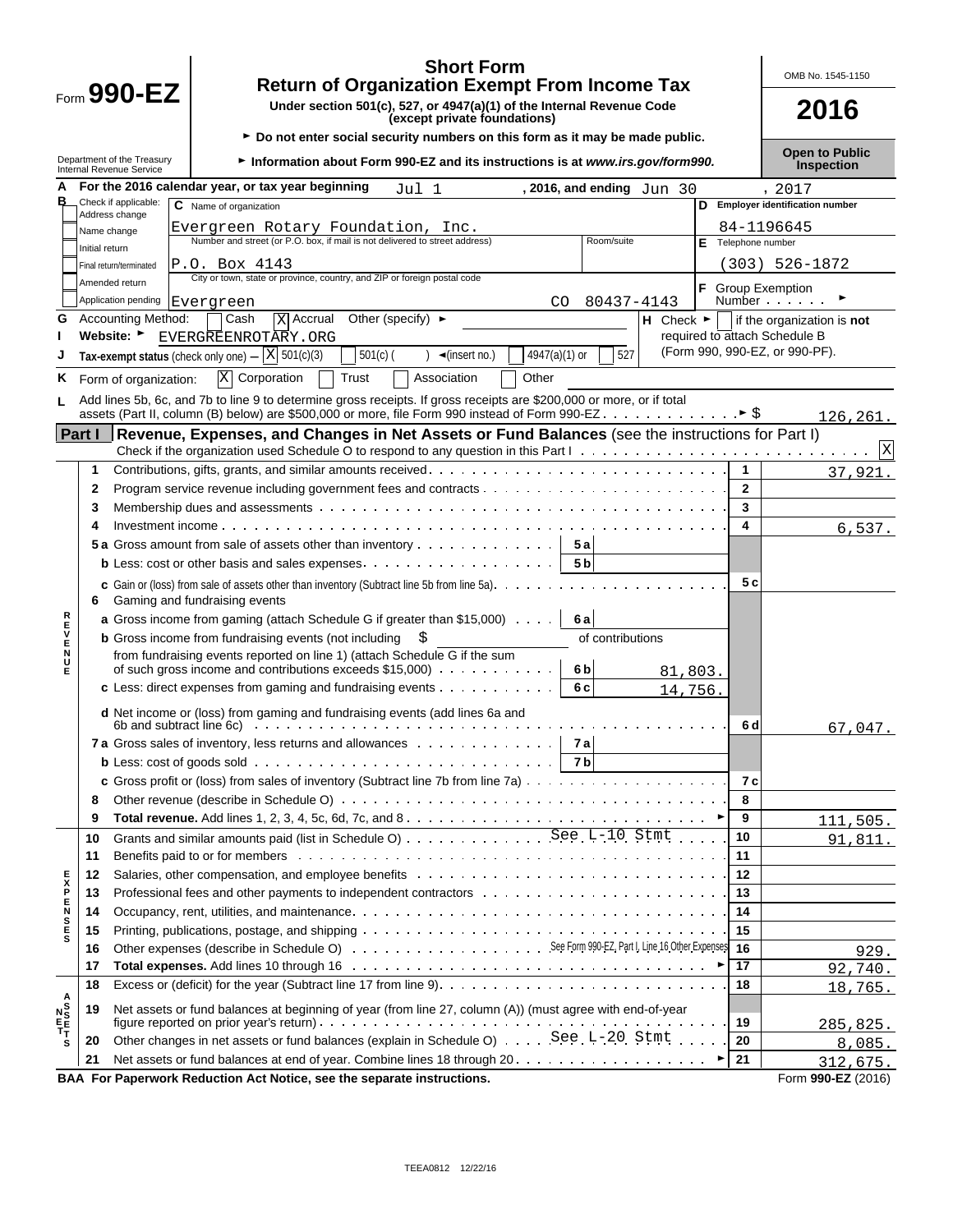|                 | Form 990-EZ (2016) Evergreen Rotary Foundation, Inc.                                                                                                                                                                                 |                                                                       |                                                      |                                                   |        |      | Page 2<br>84-1196645                    |
|-----------------|--------------------------------------------------------------------------------------------------------------------------------------------------------------------------------------------------------------------------------------|-----------------------------------------------------------------------|------------------------------------------------------|---------------------------------------------------|--------|------|-----------------------------------------|
|                 | <b>Part II   Balance Sheets</b> (see the instructions for Part II)                                                                                                                                                                   |                                                                       |                                                      |                                                   |        |      |                                         |
|                 |                                                                                                                                                                                                                                      |                                                                       |                                                      |                                                   |        |      | $\mathbf X$                             |
|                 |                                                                                                                                                                                                                                      |                                                                       |                                                      | (A) Beginning of year                             |        |      | (B) End of vear                         |
| 22              |                                                                                                                                                                                                                                      |                                                                       |                                                      | 415,528.                                          |        | 22   | 441,260.                                |
| 23              |                                                                                                                                                                                                                                      |                                                                       |                                                      |                                                   | 0      | 23   | 0.                                      |
| 24              |                                                                                                                                                                                                                                      |                                                                       |                                                      |                                                   | 18,086 | 24   | 12.750.                                 |
| 25              |                                                                                                                                                                                                                                      |                                                                       |                                                      | 433,614.                                          |        | 25   | 454,010.                                |
| 26              | Total liabilities (describe in Schedule O). See L-26 Stmt.                                                                                                                                                                           |                                                                       |                                                      | 147,789                                           |        | 26   | 141,335.                                |
| 27              | Net assets or fund balances (line 27 of column (B) must agree with line 21)                                                                                                                                                          |                                                                       |                                                      | 285,825                                           |        | 27   | 312,675.                                |
| <b>Part III</b> | Statement of Program Service Accomplishments (see the instructions for Part III)                                                                                                                                                     |                                                                       |                                                      |                                                   |        |      | <b>Expenses</b>                         |
|                 | Check if the organization used Schedule O to respond to any question in this Part III. $\ldots$                                                                                                                                      |                                                                       |                                                      |                                                   |        |      | (Required for section 501)              |
|                 | What is the organization's primary exempt purpose? See Organization's Primary Exempt Purpose                                                                                                                                         |                                                                       |                                                      |                                                   |        |      | $(c)(3)$ and $501(c)(4)$                |
|                 | Describe the organization's program service accomplishments for each of its three largest program services, as<br>measured by expenses. In a clear and concise manner, describe the services provided, the number of persons<br>bene |                                                                       |                                                      |                                                   |        |      | organizations; optional<br>for others.) |
| 28              | Funds from undesignated contributions and fundraising                                                                                                                                                                                |                                                                       |                                                      |                                                   |        |      |                                         |
|                 | events are distributed to charitable and educational                                                                                                                                                                                 |                                                                       |                                                      |                                                   |        |      |                                         |
|                 | organizations supporting local and international causes.                                                                                                                                                                             |                                                                       |                                                      |                                                   |        |      |                                         |
|                 | (Grants \$                                                                                                                                                                                                                           | 80, 833. If this amount includes foreign grants, check here           |                                                      |                                                   |        | 28 a | 85, 811.                                |
| 29              | Income from endowment fund assets are donated to _____________                                                                                                                                                                       |                                                                       |                                                      |                                                   |        |      |                                         |
|                 | charities as approved by the Board of Trustees. ____________                                                                                                                                                                         |                                                                       |                                                      |                                                   |        |      |                                         |
|                 | (Grants \$                                                                                                                                                                                                                           | $6.000$ . If this amount includes foreign grants, check here $\cdots$ |                                                      |                                                   |        | 29a  | 6.000.                                  |
| 30              |                                                                                                                                                                                                                                      |                                                                       |                                                      |                                                   |        |      |                                         |
|                 |                                                                                                                                                                                                                                      |                                                                       |                                                      |                                                   |        |      |                                         |
|                 |                                                                                                                                                                                                                                      |                                                                       |                                                      |                                                   |        |      |                                         |
|                 | (Grants ち                                                                                                                                                                                                                            | If this amount includes foreign grants, check here $\ldots$           |                                                      |                                                   | X      | 30a  |                                         |
|                 |                                                                                                                                                                                                                                      |                                                                       |                                                      |                                                   |        |      |                                         |
| 31              |                                                                                                                                                                                                                                      |                                                                       |                                                      |                                                   |        |      |                                         |
|                 | (Grants \$                                                                                                                                                                                                                           | ) If this amount includes foreign grants, check here                  |                                                      |                                                   |        | 31a  |                                         |
| 32              |                                                                                                                                                                                                                                      |                                                                       |                                                      |                                                   |        | 32   | 91,811                                  |
| Part IV         | List of Officers, Directors, Trustees, and Key Employees (list each one even if not compensated - see the instructions for Part IV)                                                                                                  |                                                                       |                                                      |                                                   |        |      |                                         |
|                 | Check if the organization used Schedule O to respond to any question in this Part IV. $\ldots$ , $\ldots$ , $\ldots$ , $\ldots$ , $\ldots$ , $\ldots$                                                                                |                                                                       |                                                      |                                                   |        |      |                                         |
|                 | (a) Name and title                                                                                                                                                                                                                   | (b) Average hours per<br>week devoted to                              | (c) Reportable compensation<br>(Forms W-2/1099-MISC) | (d) Health benefits.<br>contributions to employee |        |      | (e) Estimated amount of                 |
|                 |                                                                                                                                                                                                                                      | position                                                              | (if not paid, enter -0-)                             | benefit plans, and deferred<br>compensation       |        |      | other compensation                      |
|                 |                                                                                                                                                                                                                                      |                                                                       |                                                      |                                                   |        |      |                                         |
|                 | Robert Bradley__________                                                                                                                                                                                                             |                                                                       |                                                      |                                                   |        |      |                                         |
|                 | President                                                                                                                                                                                                                            | 0.00                                                                  |                                                      | 0                                                 |        | Ο.   | Ο.                                      |
|                 | $Barb$ Scripps _________                                                                                                                                                                                                             |                                                                       |                                                      |                                                   |        |      |                                         |
|                 | Treasurer                                                                                                                                                                                                                            | 0.00                                                                  |                                                      | 0.                                                |        | 0.   | 0.                                      |
|                 | <u>Kay LaMontagne ___________</u>                                                                                                                                                                                                    |                                                                       |                                                      |                                                   |        |      |                                         |
|                 | Secretary                                                                                                                                                                                                                            | 0.00                                                                  |                                                      | 0.                                                |        | 0.   | 0.                                      |
|                 | <u>Linda Lovin</u>                                                                                                                                                                                                                   |                                                                       |                                                      |                                                   |        |      |                                         |
|                 | Trustee                                                                                                                                                                                                                              | 0.00                                                                  |                                                      | 0                                                 |        | 0.   | 0.                                      |
|                 |                                                                                                                                                                                                                                      |                                                                       |                                                      |                                                   |        |      |                                         |
|                 | Trustee                                                                                                                                                                                                                              | 0.00                                                                  |                                                      | 0.                                                |        | 0.   | 0.                                      |
|                 | Robert Wallace                                                                                                                                                                                                                       |                                                                       |                                                      |                                                   |        |      |                                         |
|                 | Trustee                                                                                                                                                                                                                              | 0.00                                                                  |                                                      | 0.                                                |        | Ο.   | 0.                                      |
|                 | Ron Larson                                                                                                                                                                                                                           |                                                                       |                                                      |                                                   |        |      |                                         |
|                 | Trustee                                                                                                                                                                                                                              | 0.00                                                                  |                                                      | $\Omega$                                          |        | 0.   | 0.                                      |
|                 | Jim Kreider                                                                                                                                                                                                                          |                                                                       |                                                      |                                                   |        |      |                                         |
|                 | Trustee                                                                                                                                                                                                                              | 0.00                                                                  |                                                      | 0.                                                |        | 0.   | 0.                                      |
|                 |                                                                                                                                                                                                                                      |                                                                       |                                                      |                                                   |        |      |                                         |
|                 |                                                                                                                                                                                                                                      |                                                                       |                                                      |                                                   |        |      |                                         |
|                 |                                                                                                                                                                                                                                      |                                                                       |                                                      |                                                   |        |      |                                         |
|                 |                                                                                                                                                                                                                                      |                                                                       |                                                      |                                                   |        |      |                                         |
|                 |                                                                                                                                                                                                                                      |                                                                       |                                                      |                                                   |        |      |                                         |
|                 |                                                                                                                                                                                                                                      |                                                                       |                                                      |                                                   |        |      |                                         |
|                 |                                                                                                                                                                                                                                      |                                                                       |                                                      |                                                   |        |      |                                         |
|                 |                                                                                                                                                                                                                                      |                                                                       |                                                      |                                                   |        |      |                                         |
|                 |                                                                                                                                                                                                                                      |                                                                       |                                                      |                                                   |        |      |                                         |
|                 |                                                                                                                                                                                                                                      |                                                                       |                                                      |                                                   |        |      |                                         |
|                 |                                                                                                                                                                                                                                      |                                                                       |                                                      |                                                   |        |      |                                         |
|                 |                                                                                                                                                                                                                                      |                                                                       |                                                      |                                                   |        |      |                                         |
|                 |                                                                                                                                                                                                                                      |                                                                       |                                                      |                                                   |        |      |                                         |
| <b>BAA</b>      |                                                                                                                                                                                                                                      | TEEA0812 12/22/16                                                     |                                                      |                                                   |        |      | Form 990-EZ (2016)                      |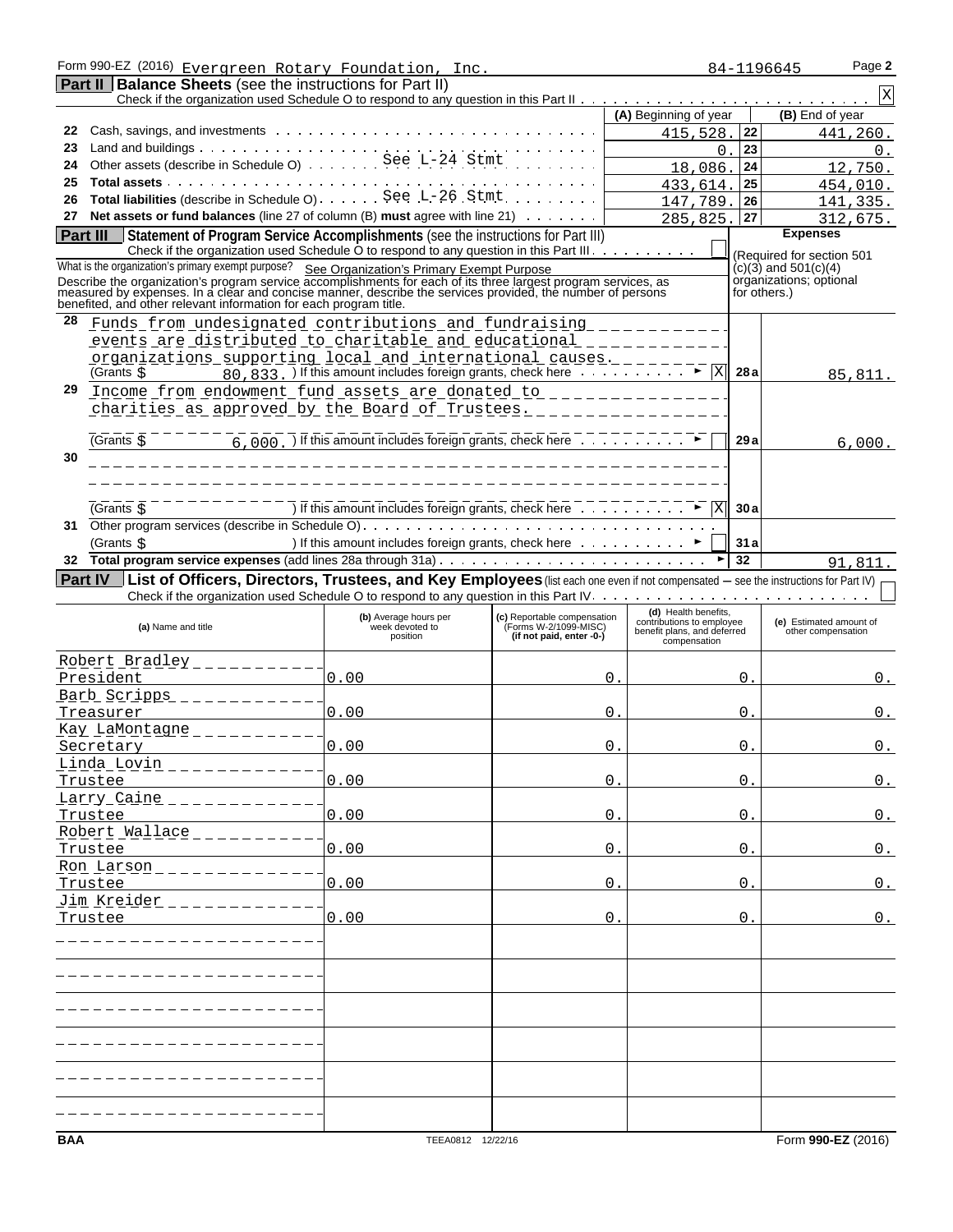|    | Form 990-EZ (2016) Evergreen Rotary Foundation, Inc.<br>84-1196645                                                                                                                                                                                                                                                                                                                          |                 |     | Page 3    |
|----|---------------------------------------------------------------------------------------------------------------------------------------------------------------------------------------------------------------------------------------------------------------------------------------------------------------------------------------------------------------------------------------------|-----------------|-----|-----------|
|    | <b>Part V Other Information</b> (Note the Schedule A and personal benefit contract statement requirements in<br>the instructions for Part V) Check if the organization used Schedule O to respond to any question in this Part V $\dots$                                                                                                                                                    |                 |     |           |
|    | 33 Did the organization engage in any significant activity not previously reported to the IRS?                                                                                                                                                                                                                                                                                              |                 | Yes | <b>No</b> |
|    |                                                                                                                                                                                                                                                                                                                                                                                             | 33              |     | Χ         |
|    | 34 Were any significant changes made to the organizing or governing documents? If 'Yes,' attach a conformed copy of the amended documents if they reflect                                                                                                                                                                                                                                   |                 |     |           |
|    |                                                                                                                                                                                                                                                                                                                                                                                             | 34              |     | X         |
|    | 35 a Did the organization have unrelated business gross income of \$1,000 or more during the year from business activities                                                                                                                                                                                                                                                                  |                 |     |           |
|    |                                                                                                                                                                                                                                                                                                                                                                                             | 35a             |     | Χ         |
|    | <b>b</b> If 'Yes,' to line 35a, has the organization filed a Form 990-T for the year? If 'No,' provide an explanation in Schedule $0 \ldots$ .                                                                                                                                                                                                                                              | 35 <sub>b</sub> |     |           |
|    | c Was the organization a section $501(c)(4)$ , $501(c)(5)$ , or $501(c)(6)$ organization subject to section 6033(e) notice,                                                                                                                                                                                                                                                                 | 35c             |     | Χ         |
| 36 | Did the organization undergo a liquidation, dissolution, termination, or significant                                                                                                                                                                                                                                                                                                        |                 |     |           |
|    |                                                                                                                                                                                                                                                                                                                                                                                             | 36              |     | X         |
|    | 37 a Enter amount of political expenditures, direct or indirect, as described in the instructions $\cdots$ >   37 a                                                                                                                                                                                                                                                                         |                 |     |           |
|    |                                                                                                                                                                                                                                                                                                                                                                                             | 37 <sub>b</sub> |     | X         |
|    | 38 a Did the organization borrow from, or make any loans to, any officer, director, trustee, or key employee or were<br>any such loans made in a prior year and still outstanding at the end of the tax year covered by this return?                                                                                                                                                        | 38a             |     | Χ         |
|    | <b>b</b> If 'Yes,' complete Schedule L, Part II and enter the total                                                                                                                                                                                                                                                                                                                         |                 |     |           |
|    | 38 <sub>b</sub>                                                                                                                                                                                                                                                                                                                                                                             |                 |     |           |
|    | 39 Section 501(c)(7) organizations. Enter:                                                                                                                                                                                                                                                                                                                                                  |                 |     |           |
|    | 39a                                                                                                                                                                                                                                                                                                                                                                                         |                 |     |           |
|    | <b>b</b> Gross receipts, included on line 9, for public use of club facilities<br>39 <sub>b</sub>                                                                                                                                                                                                                                                                                           |                 |     |           |
|    | 40 a Section 501(c)(3) organizations. Enter amount of tax imposed on the organization during the year under:                                                                                                                                                                                                                                                                                |                 |     |           |
|    | section 4911 ▶<br>: section 4912 $\blacktriangleright$<br>: section 4955 $\blacktriangleright$                                                                                                                                                                                                                                                                                              |                 |     |           |
|    | <b>b</b> Section 501(c)(3), $\frac{501(c)(4)}{2}$ , and $\frac{501(c)(29)}{2}$ organizations. Did the organization engage in any section $\frac{4958}{4958}$ excess<br>benefit transaction during the year, or did it engage in an excess benefit transaction in a prior year that has not been<br>reported on any of its prior Forms 990 or 990-EZ? If 'Yes,' complete Schedule L, Part I. | 40 b            |     | Χ         |
|    | c Section 501(c)(3), 501(c)(4), and 501(c)(29) organizations. Enter amount of tax imposed on organization<br>managers or disqualified persons during the year under sections 4912, 4955, and 4958. $\dots$                                                                                                                                                                                  |                 |     |           |
|    | d Section 501(c)(3), 501(c)(4), and 501(c)(29) organizations. Enter amount of tax on line 40c reimbursed<br>by the organization $\ldots$ . $\ldots$ . $\ldots$ . $\ldots$ . $\ldots$ . $\ldots$ . $\ldots$ . $\ldots$ . $\ldots$ . $\ldots$ . $\ldots$ . $\ldots$                                                                                                                           |                 |     |           |
|    | e All organizations. At any time during the tax year, was the organization a party to a prohibited tax<br>shelter transaction? If 'Yes,' complete Form 8886-T.                                                                                                                                                                                                                              | 40 e            |     | Χ         |
|    | 41 List the states with which a copy of this return is filed $\blacktriangleright$                                                                                                                                                                                                                                                                                                          |                 |     |           |
|    | 42 a The organization's<br>books are in care of $\blacktriangleright$<br>Telephone no. ► (303) 670-8930<br>Barbara Scripps, Treasurer<br>Located at $\blacktriangleright$ P.O. Box 4143<br>$ZIP + 4$ $\triangleright$ 80437<br>CO<br>Evergreen                                                                                                                                              |                 |     |           |

|           |     | 80437                                                                                                                            |                                                                                                                                               |      |      |
|-----------|-----|----------------------------------------------------------------------------------------------------------------------------------|-----------------------------------------------------------------------------------------------------------------------------------------------|------|------|
|           |     |                                                                                                                                  |                                                                                                                                               | Yes. | No   |
|           |     |                                                                                                                                  |                                                                                                                                               |      |      |
|           |     |                                                                                                                                  |                                                                                                                                               |      |      |
|           |     |                                                                                                                                  |                                                                                                                                               |      |      |
|           |     |                                                                                                                                  |                                                                                                                                               |      |      |
| Evergreen | (1) | <b>b</b> At any time during the calendar year, did the organization have an interest in or a signature or other authority over a | LIP + 4 F<br>financial account in a foreign country (such as a bank account, securities account, or other financial account)? $\ldots \ldots$ |      | 42 b |

X

| See the instructions for exceptions and filing requirements for FinCEN Form 114, Report of Foreign Bank and Financial Accounts (FBAR). |      |
|----------------------------------------------------------------------------------------------------------------------------------------|------|
| <b>c</b> At any time during the calendar year, did the organization maintain an office outside the United States?                      | 42 c |
| If 'Yes,' enter the name of the foreign country: $\blacktriangleright$                                                                 |      |

| Section 4947(a)(1) nonexempt charitable trusts filing Form 990-EZ in lieu of Form 1041 – Check here $\ldots \ldots \ldots \ldots$<br>43                                                                                           |  |                    |      |    |  |
|-----------------------------------------------------------------------------------------------------------------------------------------------------------------------------------------------------------------------------------|--|--------------------|------|----|--|
| and enter the amount of tax-exempt interest received or accrued during the tax year $\dots \dots \dots \dots$                                                                                                                     |  |                    |      |    |  |
|                                                                                                                                                                                                                                   |  |                    | Yes. | No |  |
| 44 a Did the organization maintain any donor advised funds during the year? If 'Yes,' Form 990 must be completed instead                                                                                                          |  |                    |      |    |  |
|                                                                                                                                                                                                                                   |  | 44 a               |      |    |  |
| <b>b</b> Did the organization operate one or more hospital facilities during the year? If 'Yes,' Form 990 must be completed                                                                                                       |  |                    |      |    |  |
|                                                                                                                                                                                                                                   |  | 44 b               |      |    |  |
|                                                                                                                                                                                                                                   |  | 44 c               |      |    |  |
| d If 'Yes' to line 44c, has the organization filed a Form 720 to report these payments?                                                                                                                                           |  |                    |      |    |  |
|                                                                                                                                                                                                                                   |  | 44 d               |      |    |  |
|                                                                                                                                                                                                                                   |  | 45 a               |      |    |  |
|                                                                                                                                                                                                                                   |  |                    |      |    |  |
| b Did the organization receive any payment from or engage in any transaction with a controlled entity within the meaning of section 512(b)(13)? If 'Yes,'<br>Form 990 and Schedule R may need to be completed instead of Form 990 |  | 45 b               |      |    |  |
|                                                                                                                                                                                                                                   |  | Form 990-EZ (2016) |      |    |  |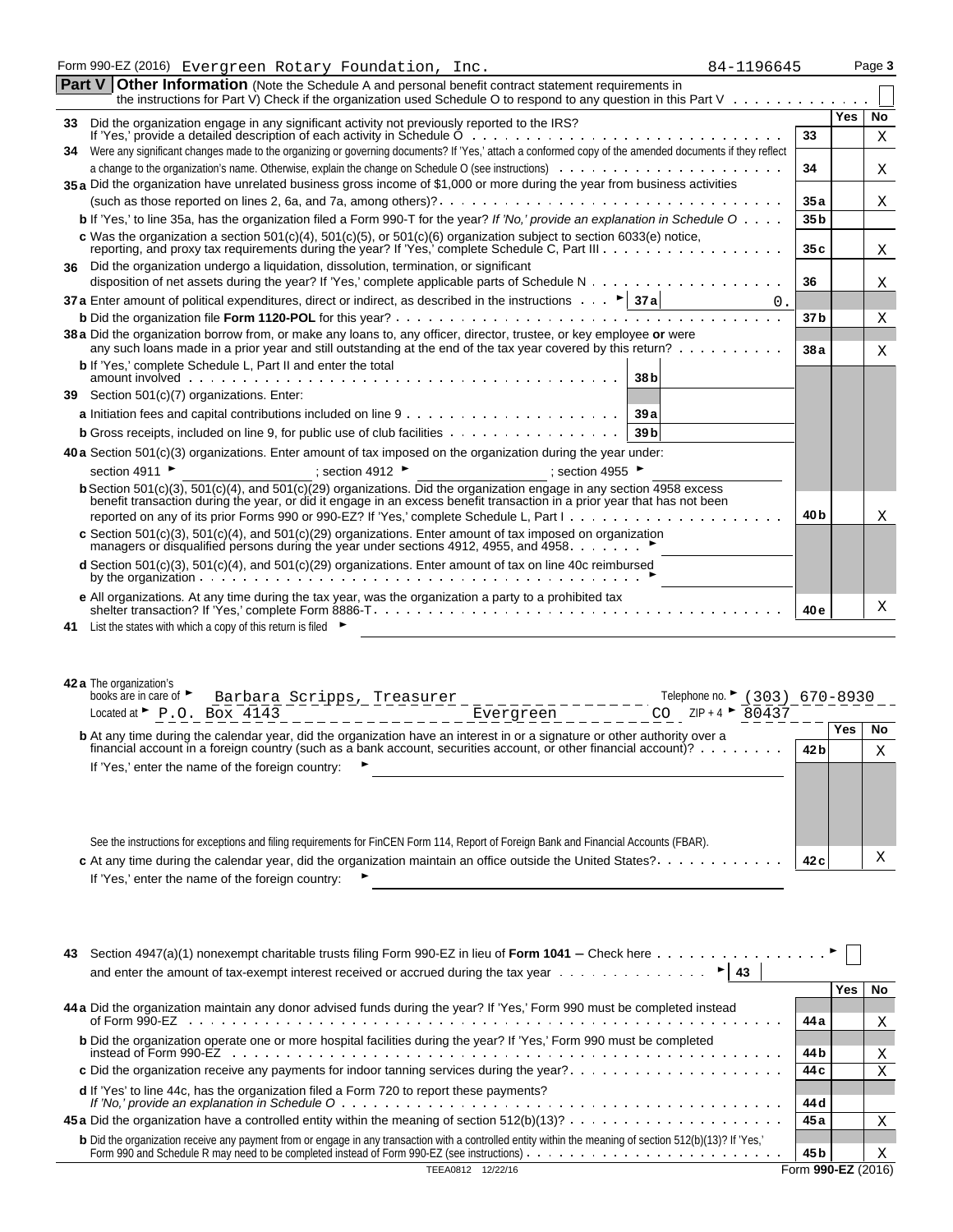| Form 990-EZ (2016) Evergreen Rotary Foundation, Inc.                                                                                                                                                                                                              | 84-1196645                            |                                                      |                                                                                 | Page 4                                        |            |     |
|-------------------------------------------------------------------------------------------------------------------------------------------------------------------------------------------------------------------------------------------------------------------|---------------------------------------|------------------------------------------------------|---------------------------------------------------------------------------------|-----------------------------------------------|------------|-----|
|                                                                                                                                                                                                                                                                   |                                       |                                                      |                                                                                 |                                               | Yes        | No. |
| Did the organization engage, directly or indirectly, in political campaign activities on behalf of or in opposition to<br>46                                                                                                                                      |                                       |                                                      |                                                                                 |                                               |            |     |
|                                                                                                                                                                                                                                                                   |                                       |                                                      |                                                                                 | 46                                            |            | Χ   |
| <b>Part VI</b><br>Section 501(c)(3) organizations only<br>All section 501(c)(3) organizations must answer questions 47-49b and 52, and complete the tables<br>for lines 50 and 51.                                                                                |                                       |                                                      |                                                                                 |                                               |            |     |
|                                                                                                                                                                                                                                                                   |                                       |                                                      |                                                                                 |                                               |            |     |
|                                                                                                                                                                                                                                                                   |                                       |                                                      |                                                                                 |                                               | <b>Yes</b> | No. |
| Did the organization engage in lobbying activities or have a section 501(h) election in effect during the tax year? If 'Yes,'<br>47                                                                                                                               |                                       |                                                      |                                                                                 | 47                                            |            | X   |
| 48                                                                                                                                                                                                                                                                |                                       |                                                      |                                                                                 | 48                                            |            | X   |
|                                                                                                                                                                                                                                                                   |                                       |                                                      |                                                                                 | 49 al                                         |            | X   |
|                                                                                                                                                                                                                                                                   |                                       |                                                      |                                                                                 | 49 b                                          |            |     |
| Complete this table for the organization's five highest compensated employees (other than officers, directors, trustees and key<br>50.<br>employees) who each received more than \$100,000 of compensation from the organization. If there is none, enter 'None.' |                                       |                                                      |                                                                                 |                                               |            |     |
| (a) Name and title of each employee                                                                                                                                                                                                                               | (b) Average hours<br>per week devoted | (c) Reportable compensation<br>(Forms W-2/1099-MISC) | (d) Health benefits,<br>contributions to employee<br>benefit plans and deferred | (e) Estimated amount of<br>other compensation |            |     |

|      | (a) Name and title of each employee | (b) Average hours<br>per week devoted<br>to position | (c) Reportable compensation<br>(Forms W-2/1099-MISC) | (d) Health benefits,<br>contributions to employee<br>benefit plans, and deferred<br>compensation | (e) Estimated amount of<br>other compensation |
|------|-------------------------------------|------------------------------------------------------|------------------------------------------------------|--------------------------------------------------------------------------------------------------|-----------------------------------------------|
| None |                                     |                                                      |                                                      |                                                                                                  |                                               |
|      |                                     |                                                      |                                                      |                                                                                                  |                                               |
|      |                                     |                                                      |                                                      |                                                                                                  |                                               |
|      |                                     |                                                      |                                                      |                                                                                                  |                                               |
|      |                                     |                                                      |                                                      |                                                                                                  |                                               |

f Total number of other employees paid over \$100,000  $\cdots$ 

**51** Complete this table for the organization's five highest compensated independent contractors who each received more than \$100,000 of compensation from the organization. If there is none, enter 'None.'

|          | (a) Name and business address of each independent contractor                                                                                                                                                                                                                                                             |                              |                 | (b) Type of service |               | (c) Compensation              |           |
|----------|--------------------------------------------------------------------------------------------------------------------------------------------------------------------------------------------------------------------------------------------------------------------------------------------------------------------------|------------------------------|-----------------|---------------------|---------------|-------------------------------|-----------|
| None     |                                                                                                                                                                                                                                                                                                                          |                              |                 |                     |               |                               |           |
|          |                                                                                                                                                                                                                                                                                                                          |                              |                 |                     |               |                               |           |
|          |                                                                                                                                                                                                                                                                                                                          |                              |                 |                     |               |                               |           |
|          |                                                                                                                                                                                                                                                                                                                          |                              |                 |                     |               |                               |           |
|          |                                                                                                                                                                                                                                                                                                                          |                              |                 |                     |               |                               |           |
|          |                                                                                                                                                                                                                                                                                                                          |                              |                 |                     | ►             |                               |           |
| 52       | Did the organization complete Schedule A? Note: All section $501(c)(3)$ organizations must attach a                                                                                                                                                                                                                      |                              |                 |                     |               | $ X $ Yes                     | <b>No</b> |
|          | Under penalties of perjury, I declare that I have examined this return, including accompanying schedules and statements, and to the best of my knowledge and belief, it is<br>true, correct, and complete. Declaration of preparer (other than officer) is based on all information of which preparer has any knowledge. |                              |                 |                     |               |                               |           |
|          |                                                                                                                                                                                                                                                                                                                          |                              |                 |                     | 05/15/18      |                               |           |
| Sign     |                                                                                                                                                                                                                                                                                                                          | Signature of officer<br>Date |                 |                     |               |                               |           |
| Here     | Robert Bradley                                                                                                                                                                                                                                                                                                           |                              |                 | President           |               |                               |           |
|          | Type or print name and title                                                                                                                                                                                                                                                                                             |                              |                 |                     |               |                               |           |
|          | Print/Type preparer's name                                                                                                                                                                                                                                                                                               | Preparer's signature         |                 | Date                | Check         | PTIN                          |           |
| Paid     | Barbara J. Scripps,<br>CPA                                                                                                                                                                                                                                                                                               |                              |                 |                     | self-employed | P00641271                     |           |
| Preparer | Firm's name $\blacktriangleright$<br>SCRIPPS,                                                                                                                                                                                                                                                                            | TAYLOR & ASSOCIATES PC       |                 |                     |               |                               |           |
| Use Only | Firm's address $\blacktriangleright$<br>1202 BERGEN PKWY STE 208                                                                                                                                                                                                                                                         |                              |                 |                     | Firm's EIN    | 84-1212803                    |           |
|          | <b>EVERGREEN</b>                                                                                                                                                                                                                                                                                                         |                              | CO <sub>.</sub> | 80439-9559          | Phone no.     | 303)<br>670-8930              |           |
|          |                                                                                                                                                                                                                                                                                                                          |                              |                 |                     |               | X <sub>Yes</sub><br><b>No</b> |           |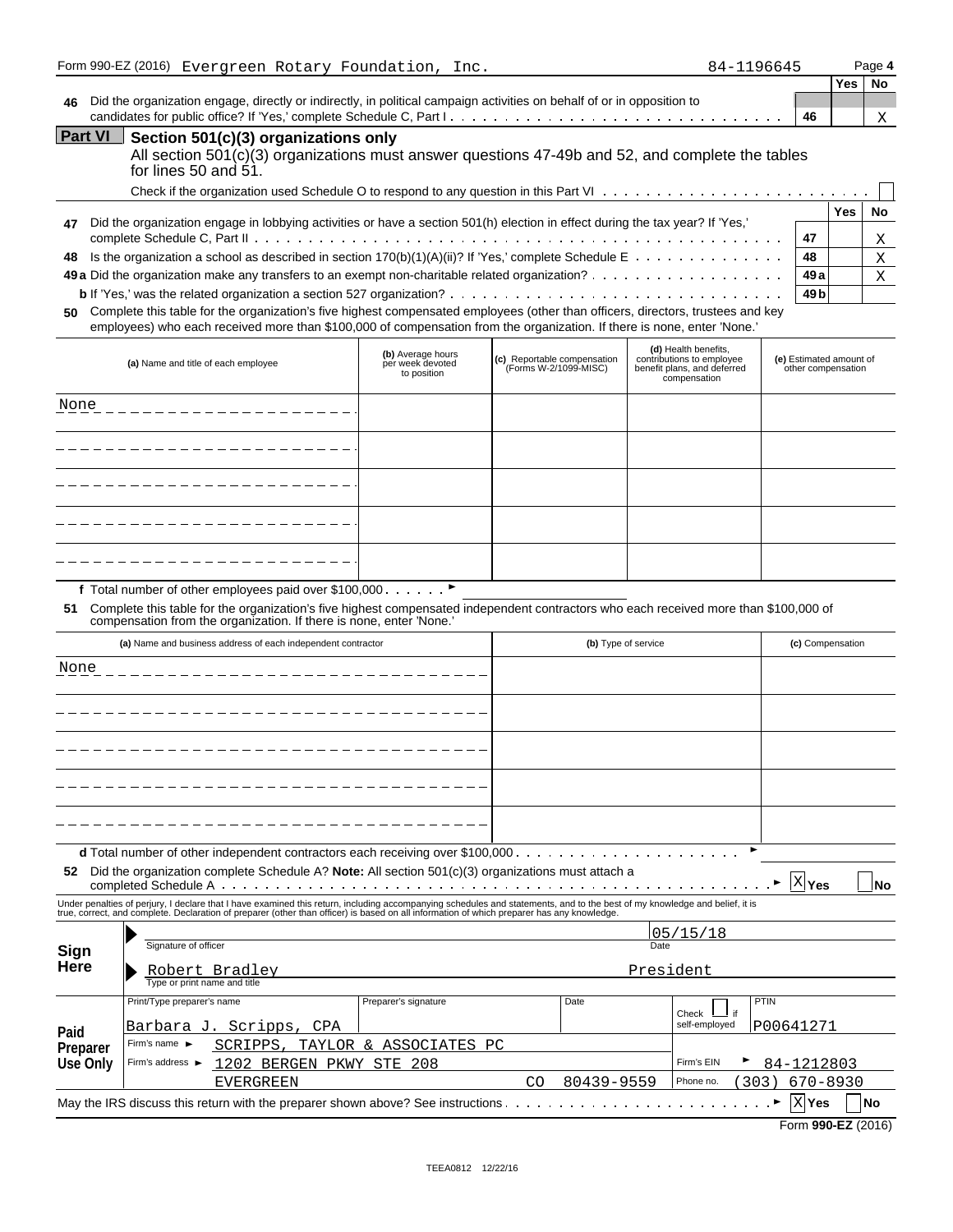| <b>SCHEDULE A</b>    |  |  |  |
|----------------------|--|--|--|
| (Form 990 or 990-EZ) |  |  |  |

# **Public Charity Status and Public Support**<br>lete if the organization is a section 501(c)(3) organization or a section<br>**2016**

**(Form 990 or 990-EZ) Complete if the organization is a section 501(c)(3) organization or a section 4947(a)(1) nonexempt charitable trust. 2016**

Attach to Form 990 or Form 990-EZ.

**Open to Public** 

|                          | Information about Schedule A (Form 990 or 990-EZ) and its instructions is<br>Department of the Treasury<br>at www.irs.gov/form990.<br>Internal Revenue Service |                                               |                                                                              |                                                                                                                                                                                                                                                                                                                                                                                                                    |                                                                      | <b>Open to Public</b><br>Inspection |                                       |                            |
|--------------------------|----------------------------------------------------------------------------------------------------------------------------------------------------------------|-----------------------------------------------|------------------------------------------------------------------------------|--------------------------------------------------------------------------------------------------------------------------------------------------------------------------------------------------------------------------------------------------------------------------------------------------------------------------------------------------------------------------------------------------------------------|----------------------------------------------------------------------|-------------------------------------|---------------------------------------|----------------------------|
| Name of the organization |                                                                                                                                                                |                                               |                                                                              |                                                                                                                                                                                                                                                                                                                                                                                                                    |                                                                      |                                     | <b>Employer identification number</b> |                            |
|                          |                                                                                                                                                                |                                               | Evergreen Rotary Foundation, Inc.                                            |                                                                                                                                                                                                                                                                                                                                                                                                                    |                                                                      |                                     | 84-1196645                            |                            |
| Part I                   |                                                                                                                                                                |                                               |                                                                              | Reason for Public Charity Status (All organizations must complete this part.) See instructions.                                                                                                                                                                                                                                                                                                                    |                                                                      |                                     |                                       |                            |
|                          |                                                                                                                                                                |                                               |                                                                              | The organization is not a private foundation because it is: (For lines 1 through 12, check only one box.)                                                                                                                                                                                                                                                                                                          |                                                                      |                                     |                                       |                            |
| 1                        |                                                                                                                                                                |                                               |                                                                              | A church, convention of churches, or association of churches described in <b>section 170(b)(1)(A)(i).</b>                                                                                                                                                                                                                                                                                                          |                                                                      |                                     |                                       |                            |
| 2                        |                                                                                                                                                                |                                               |                                                                              | A school described in section 170(b)(1)(A)(ii). (Attach Schedule E (Form 990 or 990-EZ).)                                                                                                                                                                                                                                                                                                                          |                                                                      |                                     |                                       |                            |
| 3                        |                                                                                                                                                                |                                               |                                                                              | A hospital or a cooperative hospital service organization described in section 170(b)(1)(A)(iii).                                                                                                                                                                                                                                                                                                                  |                                                                      |                                     |                                       |                            |
| 4                        |                                                                                                                                                                |                                               |                                                                              | A medical research organization operated in conjunction with a hospital described in section 170(b)(1)(A)(iii). Enter the hospital's                                                                                                                                                                                                                                                                               |                                                                      |                                     |                                       |                            |
|                          | name, city, and state:                                                                                                                                         |                                               |                                                                              |                                                                                                                                                                                                                                                                                                                                                                                                                    |                                                                      |                                     |                                       |                            |
| 5                        |                                                                                                                                                                | section 170(b)(1)(A)(iv). (Complete Part II.) |                                                                              | An organization operated for the benefit of a college or university owned or operated by a governmental unit described in                                                                                                                                                                                                                                                                                          |                                                                      |                                     |                                       |                            |
| 6                        |                                                                                                                                                                |                                               |                                                                              | A federal, state, or local government or governmental unit described in section 170(b)(1)(A)(v).                                                                                                                                                                                                                                                                                                                   |                                                                      |                                     |                                       |                            |
| 7                        |                                                                                                                                                                |                                               | in section $170(b)(1)(A)(vi)$ . (Complete Part II.)                          | An organization that normally receives a substantial part of its support from a governmental unit or from the general public described                                                                                                                                                                                                                                                                             |                                                                      |                                     |                                       |                            |
| 8                        |                                                                                                                                                                |                                               |                                                                              | A community trust described in section 170(b)(1)(A)(vi). (Complete Part II.)                                                                                                                                                                                                                                                                                                                                       |                                                                      |                                     |                                       |                            |
| 9                        |                                                                                                                                                                |                                               |                                                                              | An agricultural research organization described in section 170(b)(1)(A)(ix) operated in conjunction with a land-grant college                                                                                                                                                                                                                                                                                      |                                                                      |                                     |                                       |                            |
|                          |                                                                                                                                                                |                                               |                                                                              | or university or a non-land-grant college of agriculture (see instructions). Enter the name, city, and state of the college or                                                                                                                                                                                                                                                                                     |                                                                      |                                     |                                       |                            |
|                          | university:                                                                                                                                                    |                                               |                                                                              |                                                                                                                                                                                                                                                                                                                                                                                                                    |                                                                      |                                     |                                       |                            |
| 10<br>Χ                  |                                                                                                                                                                |                                               | June 30, 1975. See section 509(a)(2). (Complete Part III.)                   | An organization that normally receives: (1) more than 33-1/3% of its support from contributions, membership fees, and gross receipts<br>from activities related to its exempt functions—subject to certain exceptions, and (2) no more than 33-1/3% of its support from gross<br>investment income and unrelated business taxable income (less section 511 tax) from businesses acquired by the organization after |                                                                      |                                     |                                       |                            |
| 11                       |                                                                                                                                                                |                                               |                                                                              | An organization organized and operated exclusively to test for public safety. See section 509(a)(4).                                                                                                                                                                                                                                                                                                               |                                                                      |                                     |                                       |                            |
| 12                       |                                                                                                                                                                |                                               |                                                                              | An organization organized and operated exclusively for the benefit of, to perform the functions of, or to carry out the purposes of one                                                                                                                                                                                                                                                                            |                                                                      |                                     |                                       |                            |
|                          |                                                                                                                                                                |                                               |                                                                              | or more publicly supported organizations described in section 509(a)(1) or section 509(a)(2). See section 509(a)(3). Check the box in                                                                                                                                                                                                                                                                              |                                                                      |                                     |                                       |                            |
|                          |                                                                                                                                                                |                                               |                                                                              | lines 12a through 12d that describes the type of supporting organization and complete lines 12e, 12f, and 12g.                                                                                                                                                                                                                                                                                                     |                                                                      |                                     |                                       |                            |
| a                        |                                                                                                                                                                | complete Part IV, Sections A and B.           |                                                                              | Type I. A supporting organization operated, supervised, or controlled by its supported organization(s), typically by giving the supported<br>organization(s) the power to regularly appoint or elect a majority of the directors or trustees of the supporting organization. You must                                                                                                                              |                                                                      |                                     |                                       |                            |
| b                        |                                                                                                                                                                | must complete Part IV, Sections A and C.      |                                                                              | Type II. A supporting organization supervised or controlled in connection with its supported organization(s), by having control or<br>management of the supporting organization vested in the same persons that control or manage the supported organization(s). You                                                                                                                                               |                                                                      |                                     |                                       |                            |
| c                        |                                                                                                                                                                |                                               |                                                                              | Type III functionally integrated. A supporting organization operated in connection with, and functionally integrated with, its supported                                                                                                                                                                                                                                                                           |                                                                      |                                     |                                       |                            |
| d                        |                                                                                                                                                                |                                               |                                                                              | organization(s) (see instructions). You must complete Part IV, Sections A, D, and E.<br>Type III non-functionally integrated. A supporting organization operated in connection with its supported organization(s) that is not                                                                                                                                                                                      |                                                                      |                                     |                                       |                            |
|                          |                                                                                                                                                                |                                               |                                                                              | functionally integrated. The organization generally must satisfy a distribution requirement and an attentiveness requirement (see<br>instructions). You must complete Part IV, Sections A and D, and Part V.                                                                                                                                                                                                       |                                                                      |                                     |                                       |                            |
| е                        |                                                                                                                                                                |                                               |                                                                              | Check this box if the organization received a written determination from the IRS that it is a Type I, Type II, Type III functionally                                                                                                                                                                                                                                                                               |                                                                      |                                     |                                       |                            |
|                          |                                                                                                                                                                |                                               | integrated, or Type III non-functionally integrated supporting organization. |                                                                                                                                                                                                                                                                                                                                                                                                                    |                                                                      |                                     |                                       |                            |
|                          |                                                                                                                                                                |                                               | Provide the following information about the supported organization(s).       | f Enter the number of supported organizations enters and service in the service of supported or games in the service of $\mathbf{S}$                                                                                                                                                                                                                                                                               |                                                                      |                                     |                                       |                            |
|                          | (i) Name of supported organization                                                                                                                             |                                               | (ii) EIN                                                                     | (iii) Type of organization                                                                                                                                                                                                                                                                                                                                                                                         |                                                                      |                                     | (v) Amount of monetary                | (vi) Amount of other       |
|                          |                                                                                                                                                                |                                               |                                                                              | (described on lines 1-10<br>above (see instructions))                                                                                                                                                                                                                                                                                                                                                              | (iv) is the<br>organization listed<br>in your governing<br>document? |                                     | support (see instructions)            | support (see instructions) |
|                          |                                                                                                                                                                |                                               |                                                                              |                                                                                                                                                                                                                                                                                                                                                                                                                    | Yes                                                                  | No                                  |                                       |                            |
|                          |                                                                                                                                                                |                                               |                                                                              |                                                                                                                                                                                                                                                                                                                                                                                                                    |                                                                      |                                     |                                       |                            |
| (A)                      |                                                                                                                                                                |                                               |                                                                              |                                                                                                                                                                                                                                                                                                                                                                                                                    |                                                                      |                                     |                                       |                            |
| (B)                      |                                                                                                                                                                |                                               |                                                                              |                                                                                                                                                                                                                                                                                                                                                                                                                    |                                                                      |                                     |                                       |                            |
| (C)                      |                                                                                                                                                                |                                               |                                                                              |                                                                                                                                                                                                                                                                                                                                                                                                                    |                                                                      |                                     |                                       |                            |
|                          |                                                                                                                                                                |                                               |                                                                              |                                                                                                                                                                                                                                                                                                                                                                                                                    |                                                                      |                                     |                                       |                            |
| (D)                      |                                                                                                                                                                |                                               |                                                                              |                                                                                                                                                                                                                                                                                                                                                                                                                    |                                                                      |                                     |                                       |                            |
| (E)                      |                                                                                                                                                                |                                               |                                                                              |                                                                                                                                                                                                                                                                                                                                                                                                                    |                                                                      |                                     |                                       |                            |
| Total                    |                                                                                                                                                                |                                               |                                                                              |                                                                                                                                                                                                                                                                                                                                                                                                                    |                                                                      |                                     |                                       |                            |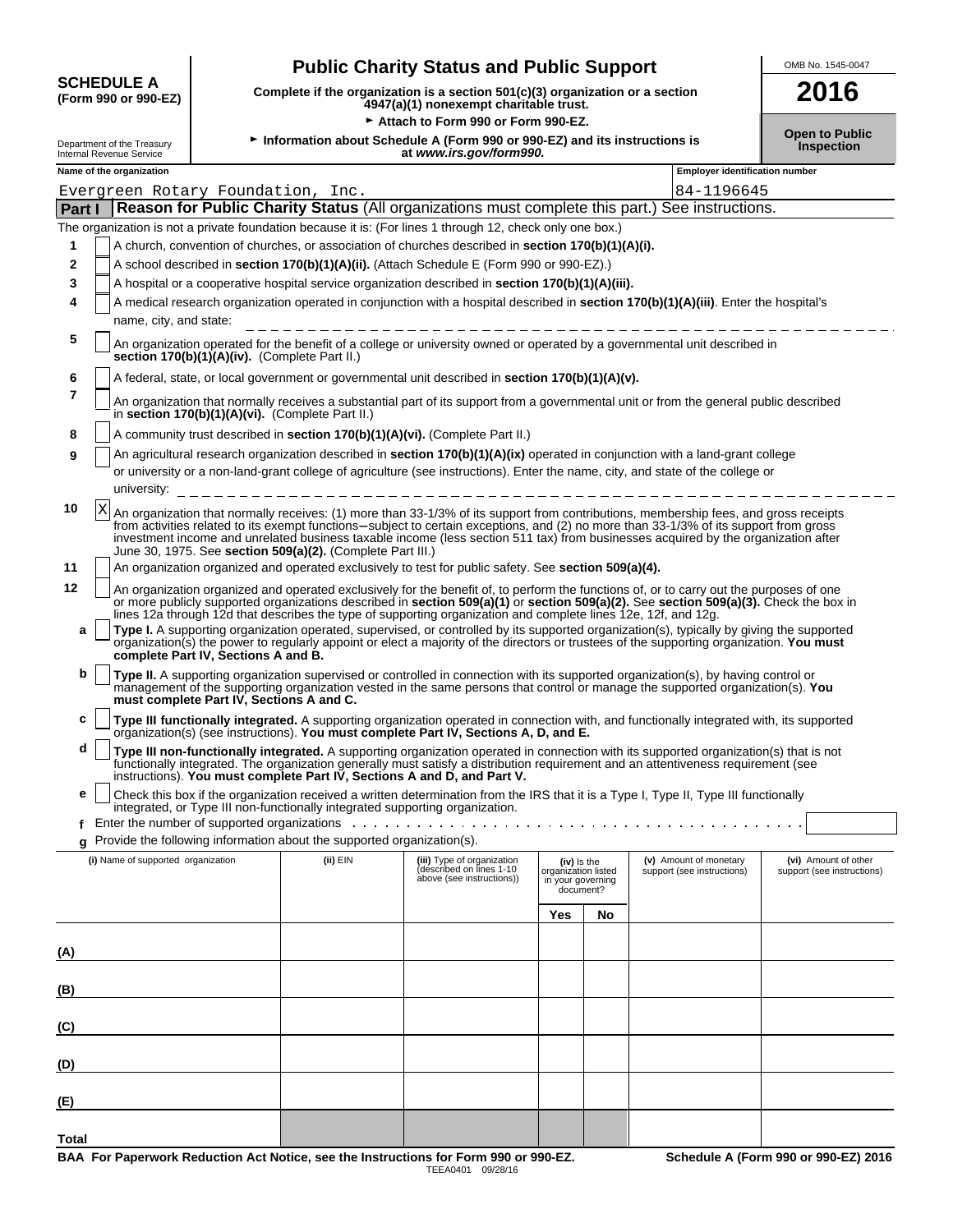$QA = 11066AB$ 

|                                                              | SCILEDGE H (LOILII 990 OF 990-ET) SO 10                                                                                                                                                                                      |            |            | Evergreen Rotary Foundation, Inc. |            | 84-1196645 |           |
|--------------------------------------------------------------|------------------------------------------------------------------------------------------------------------------------------------------------------------------------------------------------------------------------------|------------|------------|-----------------------------------|------------|------------|-----------|
|                                                              | Part II Support Schedule for Organizations Described in Sections 170(b)(1)(A)(iv) and 170(b)(1)(A)(vi)                                                                                                                       |            |            |                                   |            |            |           |
|                                                              | (Complete only if you checked the box on line 5, 7, or 8 of Part I or if the organization failed to qualify under Part III. If the<br>organization fails to qualify under the tests listed below, please complete Part III.) |            |            |                                   |            |            |           |
| <b>Section A. Public Support</b>                             |                                                                                                                                                                                                                              |            |            |                                   |            |            |           |
| Calendar year (or fiscal year<br>beginning in) $\rightarrow$ |                                                                                                                                                                                                                              | (a) $2012$ | $(b)$ 2013 | $(c)$ 2014                        | $(d)$ 2015 | (e) $2016$ | (f) Total |
|                                                              | Gifts, grants, contributions, and<br>membership fees received. (Do not<br>include any 'unusual grants.')                                                                                                                     |            |            |                                   |            |            |           |
|                                                              | Tax revenues levied for the<br>organization's benefit and<br>either paid to or expended<br>on its behalf                                                                                                                     |            |            |                                   |            |            |           |
| The value of services or<br>facilities furnished by a        | governmental unit to the                                                                                                                                                                                                     |            |            |                                   |            |            |           |

|   | organization without charge.        |
|---|-------------------------------------|
| 4 | <b>Total.</b> Add lines 1 through 3 |

| <b>4 TULAI.</b> AUU III IES T LITIUUUTI 3                                                                                                                                                                                   |  |  |  |
|-----------------------------------------------------------------------------------------------------------------------------------------------------------------------------------------------------------------------------|--|--|--|
| 5 The portion of total<br>contributions by each person<br>(other than a governmental<br>unit or publicly supported<br>organization) included on line 1<br>that exceeds 2% of the amount<br>shown on line 11, column $(f)$ . |  |  |  |
| 6 Public support. Subtract line 5<br>from line $4 \cdot \cdot \cdot \cdot \cdot$                                                                                                                                            |  |  |  |

### **Section B. Total Support**

|     | Calendar year (or fiscal year<br>beginning in) ►                                                                                                                                                                                                                                                                                                                                                | (a) 2012 | $(b)$ 2013 | $(c)$ 2014 | $(d)$ 2015 | $(e)$ 2016 | (f) Total       |
|-----|-------------------------------------------------------------------------------------------------------------------------------------------------------------------------------------------------------------------------------------------------------------------------------------------------------------------------------------------------------------------------------------------------|----------|------------|------------|------------|------------|-----------------|
|     | <b>7</b> Amounts from line 4                                                                                                                                                                                                                                                                                                                                                                    |          |            |            |            |            |                 |
| 8   | Gross income from interest,<br>dividends, payments received<br>on securities loans, rents,<br>royalties and income from<br>similar sources                                                                                                                                                                                                                                                      |          |            |            |            |            |                 |
| 9   | Net income from unrelated<br>business activities, whether or<br>not the business is regularly<br>$carried on$ $\ddots$ $\ddot{\cdot}$                                                                                                                                                                                                                                                           |          |            |            |            |            |                 |
| 10. | Other income. Do not include<br>gain or loss from the sale of<br>capital assets (Explain in<br>Part VI.) 1                                                                                                                                                                                                                                                                                      |          |            |            |            |            |                 |
|     | 11 Total support. Add lines 7<br>through $10$                                                                                                                                                                                                                                                                                                                                                   |          |            |            |            |            |                 |
|     |                                                                                                                                                                                                                                                                                                                                                                                                 |          |            |            |            | 12         |                 |
|     | 13 First five years. If the Form 990 is for the organization's first, second, third, fourth, or fifth tax year as a section 501(c)(3)                                                                                                                                                                                                                                                           |          |            |            |            |            |                 |
|     | Section C. Computation of Public Support Percentage                                                                                                                                                                                                                                                                                                                                             |          |            |            |            |            |                 |
|     | 14 Public support percentage for 2016 (line 6, column (f) divided by line 11, column (f) $\ldots \ldots \ldots \ldots \ldots$                                                                                                                                                                                                                                                                   |          |            |            |            |            | %               |
|     |                                                                                                                                                                                                                                                                                                                                                                                                 |          |            |            |            | 15         | %               |
|     | 16a 33-1/3% support test-2016. If the organization did not check the box on line 13, and line 14 is 33-1/3% or more, check this box                                                                                                                                                                                                                                                             |          |            |            |            |            | $\vert$ $\vert$ |
|     | <b>b</b> 33-1/3% support test-2015. If the organization did not check a box on line 13 or 16a, and line 15 is 33-1/3% or more, check this box                                                                                                                                                                                                                                                   |          |            |            |            |            |                 |
|     | 17a 10%-facts-and-circumstances test-2016. If the organization did not check a box on line 13, 16a, or 16b, and line 14 is 10%<br>or more, and if the organization meets the 'facts-and-circumstances' test, check this box and stop here. Explain in Part VI how<br>the organization meets the 'facts-and-circumstances' test. The organization qualifies as a publicly supported organization |          |            |            |            |            |                 |
|     | <b>b 10%-facts-and-circumstances test-2015.</b> If the organization did not check a box on line 13, 16a, 16b, or 17a, and line 15 is 10%<br>or more, and if the organization meets the 'facts-and-circumstances' test, check this box and <b>stop here.</b> Explain in Part VI how the organization meets the 'facts-and-circumstances' test. The organization qualifies as a                   |          |            |            |            |            |                 |
|     | 18 Private foundation. If the organization did not check a box on line 13, 16a, 16b, 17a, or 17b, check this box and see instructions                                                                                                                                                                                                                                                           |          |            |            |            |            |                 |

**BAA Schedule A (Form 990 or 990-EZ) 2016**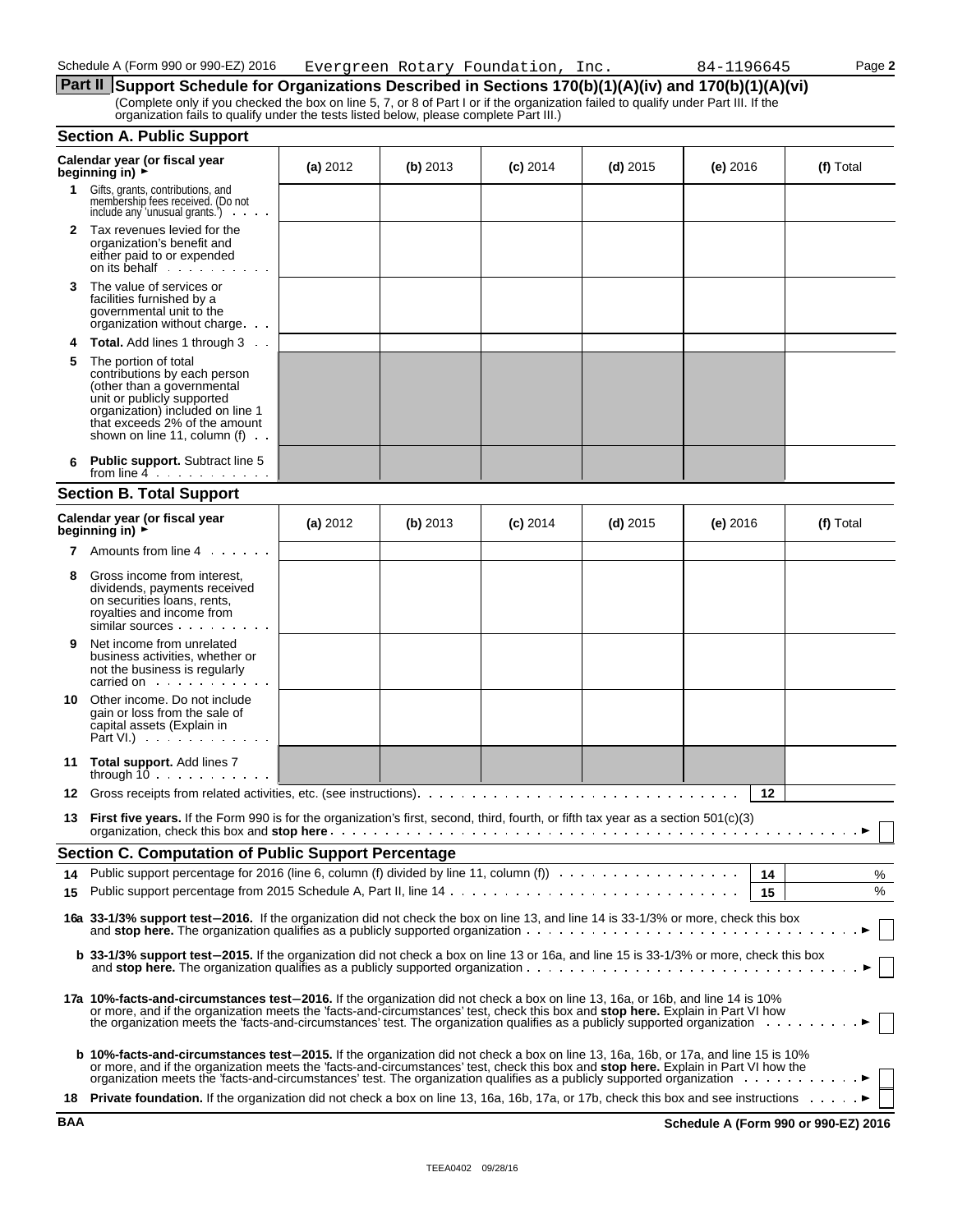# **Part III** Support Schedule for Organizations Described in Section 509(a)(2)

(Complete only if you checked the box on line 10 of Part I or if the organization failed to qualify under Part II. If the organization fails to qualify under the tests listed below, please complete Part II.)

|            | <b>Section A. Public Support</b>                                                                                                                                                                                                                                                                                                                                             |          |                   |            |            |           |    |                                      |
|------------|------------------------------------------------------------------------------------------------------------------------------------------------------------------------------------------------------------------------------------------------------------------------------------------------------------------------------------------------------------------------------|----------|-------------------|------------|------------|-----------|----|--------------------------------------|
|            | Calendar year (or fiscal year beginning in) ►                                                                                                                                                                                                                                                                                                                                | (a) 2012 | (b) 2013          | $(c)$ 2014 | $(d)$ 2015 | (e) 2016  |    | (f) Total                            |
|            | 1 Gifts, grants, contributions,<br>and membership fees<br>received. (Do not include                                                                                                                                                                                                                                                                                          |          |                   |            |            |           |    |                                      |
|            | any 'unusual grants.')                                                                                                                                                                                                                                                                                                                                                       |          | 25,102.           | 20,725.    | 27,973.    | 37,921.   |    | 111,721.                             |
|            | 2 Gross receipts from admissions,<br>merchandise sold or services<br>performed, or facilities<br>furnished in any activity that is<br>related to the organization's<br>$tax$ -exempt purpose $\ldots$                                                                                                                                                                        |          | <u>107,276.</u>   | 93,601     | 98,833.    | 81,803.   |    | 381,513.                             |
|            | 3 Gross receipts from activities<br>that are not an unrelated trade<br>or business under section 513.                                                                                                                                                                                                                                                                        |          |                   |            |            |           |    |                                      |
| 4          | Tax revenues levied for the<br>organization's benefit and<br>either paid to or expended on<br>its behalf<br>5 The value of services or                                                                                                                                                                                                                                       |          |                   |            |            |           |    |                                      |
|            | facilities furnished by a<br>governmental unit to the<br>organization without charge.                                                                                                                                                                                                                                                                                        |          |                   |            |            |           |    |                                      |
|            | 6 Total. Add lines 1 through $5 \cdot \cdot$                                                                                                                                                                                                                                                                                                                                 |          | 132,378.          | 114,326.   | 126,806.   | 119,724.  |    | 493, 234.                            |
|            | <b>7a</b> Amounts included on lines 1.<br>2, and 3 received from<br>disqualified persons                                                                                                                                                                                                                                                                                     |          |                   |            |            |           |    |                                      |
|            | <b>b</b> Amounts included on lines 2<br>and 3 received from other than<br>disqualified persons that<br>exceed the greater of \$5,000 or<br>1% of the amount on line 13<br>for the year $\cdots$                                                                                                                                                                              |          |                   |            |            |           |    |                                      |
|            | c Add lines 7a and 7b $\cdots$                                                                                                                                                                                                                                                                                                                                               |          |                   |            |            |           |    |                                      |
| 8          | Public support. (Subtract line<br>$7c$ from line $6.$ ) $\ldots$ $\ldots$ $\ldots$                                                                                                                                                                                                                                                                                           |          |                   |            |            |           |    | 493,234.                             |
|            | <b>Section B. Total Support</b>                                                                                                                                                                                                                                                                                                                                              |          |                   |            |            |           |    |                                      |
|            | Calendar year (or fiscal year beginning in) ►                                                                                                                                                                                                                                                                                                                                | (a) 2012 | (b) 2013          | $(c)$ 2014 | $(d)$ 2015 | (e) 2016  |    | (f) Total                            |
|            | 9 Amounts from line 6                                                                                                                                                                                                                                                                                                                                                        |          | 132,378.          | 114,326.   | 126,806.   | 119,724.  |    | 493,234.                             |
|            | <b>10a</b> Gross income from interest, dividends,<br>payments received on securities loans,<br>rents, royalties and income from                                                                                                                                                                                                                                              |          | 5,039             | 6.001      | 7,331      | 6,537     |    | 24,908.                              |
|            | <b>b</b> Unrelated business taxable<br>income (less section 511<br>taxes) from businesses<br>acquired after June 30, 1975.                                                                                                                                                                                                                                                   |          |                   |            |            |           |    |                                      |
|            | c Add lines 10a and 10b $\cdots$                                                                                                                                                                                                                                                                                                                                             |          | 5.039.            | 6,001.     | 7,331.     | 6,537.    |    | 24,908.                              |
| 11         | Net income from unrelated business<br>activities not included in line 10b,<br>whether or not the business is<br>requiarly carried on                                                                                                                                                                                                                                         |          |                   |            |            |           |    |                                      |
|            | 12 Other income. Do not include<br>gain or loss from the sale of<br>capital assets (Explain in<br>Part VI.) $\cdots$ $\cdots$                                                                                                                                                                                                                                                |          |                   |            |            |           |    |                                      |
|            | 13 Total support. (Add lines 9,<br>10c, 11, and $12.$ ) $\cdots$                                                                                                                                                                                                                                                                                                             |          |                   |            |            |           |    |                                      |
|            | 14 First five years. If the Form 990 is for the organization's first, second, third, fourth, or fifth tax year as a section 501(c)(3)<br>organization, check this box and <b>stop here</b> enterprediction of the content of the content of the content of the content of the content of the content of the content of the content of the content of the content of the cont |          | 137, 417.         | 120, 327.  | 134,137.1  | 126,261.1 |    | 518,142.                             |
|            | <b>Section C. Computation of Public Support Percentage</b>                                                                                                                                                                                                                                                                                                                   |          |                   |            |            |           |    |                                      |
| 15         | Public support percentage for 2016 (line 8, column (f) divided by line 13, column (f))                                                                                                                                                                                                                                                                                       |          |                   |            |            |           | 15 | $95.19$ $%$                          |
| 16         |                                                                                                                                                                                                                                                                                                                                                                              |          |                   |            |            |           | 16 | $96.33$ $8$                          |
|            | Section D. Computation of Investment Income Percentage                                                                                                                                                                                                                                                                                                                       |          |                   |            |            |           |    |                                      |
| 17         | Investment income percentage for 2016 (line 10c, column (f) divided by line 13, column (f)).                                                                                                                                                                                                                                                                                 |          |                   |            |            |           | 17 | ಿ<br>4.81                            |
| 18         |                                                                                                                                                                                                                                                                                                                                                                              |          |                   |            |            |           | 18 | 3.67 $\frac{2}{3}$                   |
|            | 19a 33-1/3% support tests-2016. If the organization did not check the box on line 14, and line 15 is more than 33-1/3%, and line 17                                                                                                                                                                                                                                          |          |                   |            |            |           |    |                                      |
|            | is not more than 33-1/3%, check this box and stop here. The organization qualifies as a publicly supported organization $\ldots \ldots \ldots$<br>b 33-1/3% support tests-2015. If the organization did not check a box on line 14 or line 19a, and line 16 is more than 33-1/3%, and                                                                                        |          |                   |            |            |           |    | X                                    |
|            | line 18 is not more than 33-1/3%, check this box and stop here. The organization qualifies as a publicly supported organization $\dots \dots$                                                                                                                                                                                                                                |          |                   |            |            |           |    |                                      |
| 20         |                                                                                                                                                                                                                                                                                                                                                                              |          |                   |            |            |           |    |                                      |
| <b>BAA</b> |                                                                                                                                                                                                                                                                                                                                                                              |          | TEEA0403 09/28/16 |            |            |           |    | Schedule A (Form 990 or 990-EZ) 2016 |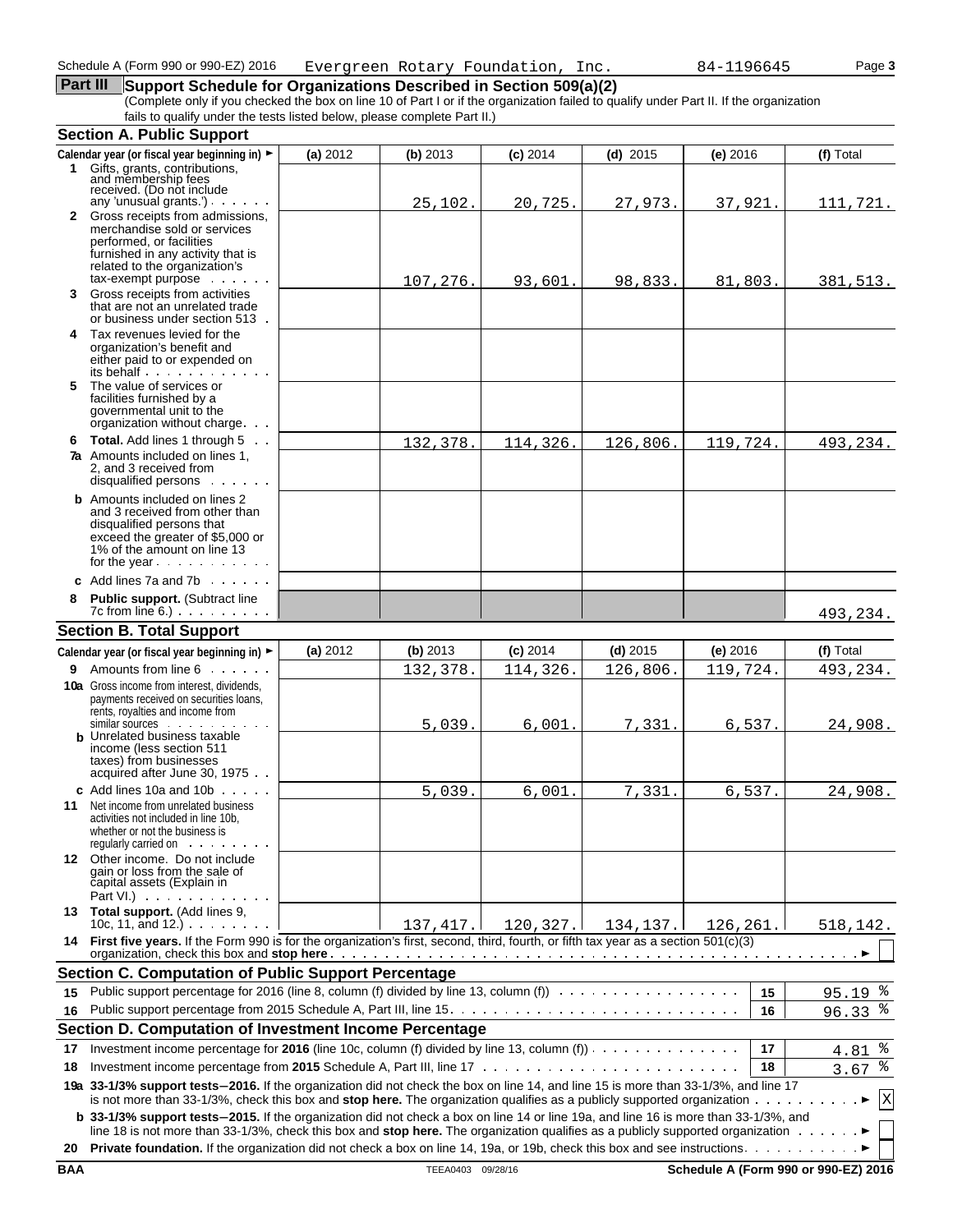#### **Part IV Supporting Organizations**

(Complete only if you checked a box in line 12 on Part I. If you checked 12a of Part I, complete Sections A and B. If you checked 12b of Part I, complete Sections A and C. If you checked 12c of Part I, complete Sections A, D, and E. If you checked 12d of Part I, complete Sections A and D, and complete Part V.)

#### **Section A. All Supporting Organizations**

- **1** Are all of the organization's supported organizations listed by name in the organization's governing documents? *If 'No,' describe in Part VI how the supported organizations are designated. If designated by class or purpose, describe the designation. If historic and continuing relationship, explain.* **1**
- **2** Did the organization have any supported organization that does not have an IRS determination of status under section 509(a)(1) or (2)? *If 'Yes,' explain in Part VI how the organization determined that the supported organization was described in section 509(a)(1) or (2).* **2**
- **3a** Did the organization have a supported organization described in section 501(c)(4), (5), or (6)? *If 'Yes,' answer (b) and (c) below.* **3a**
- **b** Did the organization confirm that each supported organization qualified under section 501(c)(4), (5), or (6) and satisfied the public support tests under section 509(a)(2)? *If 'Yes,' describe in Part VI when and how the organization made the determination.* **3b 3b**
- **c** Did the organization ensure that all support to such organizations was used exclusively for section 170(c)(2)(B) purposes? *If 'Yes,' explain in Part VI* what controls the organization put in place to ensure such use.
- **4a** Was any supported organization not organized in the United States ('foreign supported organization')? *If 'Yes' and if you checked 12a or 12b in Part I, answer (b) and (c) below.* **4a**
- **b** Did the organization have ultimate control and discretion in deciding whether to make grants to the foreign supported organization? *If 'Yes,' describe in Part VI how the organization had such control and discretion despite being controlled or supervised by or in connection with its supported organizations.* **4b**
- **c** Did the organization support any foreign supported organization that does not have an IRS determination under sections 501(c)(3) and 509(a)(1) or (2)? *If 'Yes,' explain in Part VI what controls the organization used to ensure that all support to the foreign supported organization was used exclusively for section 170(c)(2)(B) purposes.* **4c**
- **5a** Did the organization add, substitute, or remove any supported organizations during the tax year? *If 'Yes,' answer (b) and (c) below (if applicable). Also, provide detail in Part VI, including (i) the names and EIN numbers of the supported organizations added, substituted, or removed; (ii) the reasons for each such action; (iii) the authority under the organization's organizing document authorizing such action; and (iv) how the action was accomplished (such as by amendment to the organizing document).* **5a**
- **b Type I or Type II only.** Was any added or substituted supported organization part of a class already designated in the organization's organizing document? **5b**
- **c Substitutions only.** Was the substitution the result of an event beyond the organization's control? **5c**
- **6** Did the organization provide support (whether in the form of grants or the provision of services or facilities) to anyone other than (i) its supported organizations, (ii) individuals that are part of the charitable class benefited by one or more of its supported organizations, or (iii) other supporting organizations that also support or benefit one or more of the filing organization's supported organizations? *If 'Yes,' provide detail in Part VI.* **6**
- **7** Did the organization provide a grant, loan, compensation, or other similar payment to a substantial contributor  $($ defined in section 4958 $(c)(3)(\tilde{C}))$ , a family member of a substantial contributor, or a 35% controlled entity with regard to a substantial contributor? *If 'Yes,' complete Part I of Schedule L (Form 990 or 990-EZ).* **7**
- **8** Did the organization make a loan to a disqualified person (as defined in section 4958) not described in line 7? *If 'Yes,' complete Part I of Schedule L (Form 990 or 990-EZ).* **8**
- **9a** Was the organization controlled directly or indirectly at any time during the tax year by one or more disqualified persons as defined in section 4946 (other than foundation managers and organizations described in section 509(a)(1) or (2))? *If 'Yes,' provide detail in Part VI*. **9a**
- **b** Did one or more disqualified persons (as defined in line 9a) hold a controlling interest in any entity in which the supporting organization had an interest? *If 'Yes,' provide detail in Part VI*. **9b**
- **c** Did a disqualified person (as defined in line 9a) have an ownership interest in, or derive any personal benefit from, assets in which the supporting organization also had an interest? *If 'Yes,' provide detail in Part VI*. **9c**
- **10a** Was the organization subject to the excess business holdings rules of section 4943 because of section 4943(f) (regarding certain Type II supporting organizations, and all Type III non-functionally integrated supporting organizations)? *If 'Yes,' answer 10b below.* **10a**
	- **b** Did the organization have any excess business holdings in the tax year? *(Use Schedule C, Form 4720, to determine whether the organization had excess business holdings.)* **10b**

**Yes No**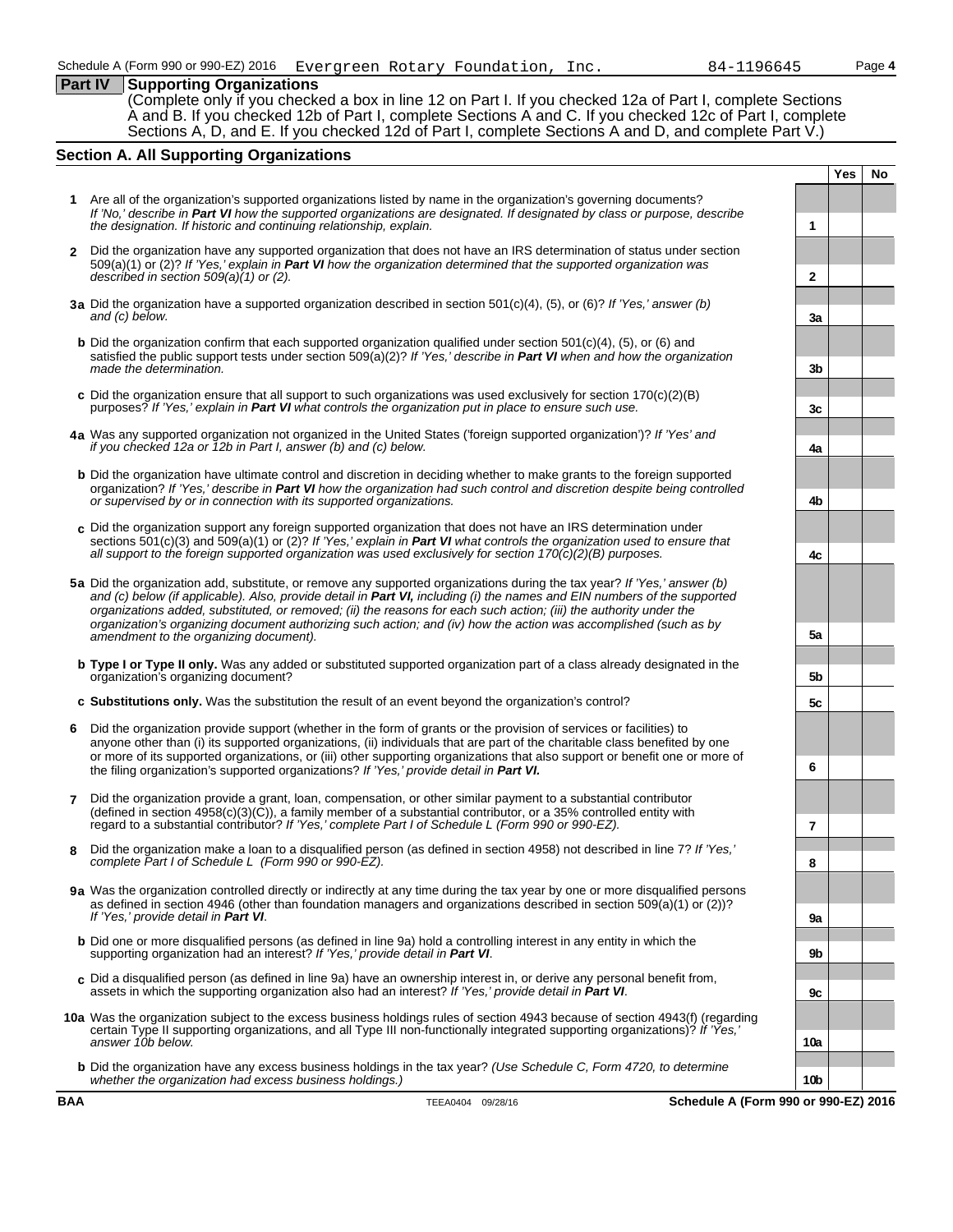| <b>Part IV</b>                                    | Supporting Organizations (continued)                                                                                      |                 |     |    |  |
|---------------------------------------------------|---------------------------------------------------------------------------------------------------------------------------|-----------------|-----|----|--|
|                                                   |                                                                                                                           |                 | Yes | No |  |
| 11                                                | Has the organization accepted a gift or contribution from any of the following persons?                                   |                 |     |    |  |
|                                                   | a A person who directly or indirectly controls, either alone or together with persons described in (b) and (c) below, the |                 |     |    |  |
|                                                   | governing body of a supported organization?                                                                               |                 |     |    |  |
|                                                   | <b>b</b> A family member of a person described in (a) above?                                                              | 11 <sub>b</sub> |     |    |  |
|                                                   | c A 35% controlled entity of a person described in (a) or (b) above? If 'Yes' to a, b, or c, provide detail in Part VI.   | 11c             |     |    |  |
| <b>Section B. Type I Supporting Organizations</b> |                                                                                                                           |                 |     |    |  |

| Did the directors, trustees, or membership of one or more supported organizations have the power to regularly appoint<br>or elect at least a majority of the organization's directors or trustees at all times during the tax year? If 'No,' describe in<br><b>Part VI</b> how the supported organization(s) effectively operated, supervised, or controlled the organization's activities.<br>If the organization had more than one supported organization, describe how the powers to appoint and/or remove |                                                                                                                     |  |
|---------------------------------------------------------------------------------------------------------------------------------------------------------------------------------------------------------------------------------------------------------------------------------------------------------------------------------------------------------------------------------------------------------------------------------------------------------------------------------------------------------------|---------------------------------------------------------------------------------------------------------------------|--|
| applied to such powers during the tax year.                                                                                                                                                                                                                                                                                                                                                                                                                                                                   |                                                                                                                     |  |
|                                                                                                                                                                                                                                                                                                                                                                                                                                                                                                               | directors or trustees were allocated among the supported organizations and what conditions or restrictions, if any, |  |

**2** Did the organization operate for the benefit of any supported organization other than the supported organization(s) that operated, supervised, or controlled the supporting organization? *If 'Yes,' explain in Part VI how providing such benefit carried out the purposes of the supported organization(s) that operated, supervised, or controlled the supporting organization.* **2**

#### **Section C. Type II Supporting Organizations**

|                                                                                                                                                                                                                                                               | <b>Yes</b> | Nο |
|---------------------------------------------------------------------------------------------------------------------------------------------------------------------------------------------------------------------------------------------------------------|------------|----|
| Were a majority of the organization's directors or trustees during the tax year also a majority of the directors or trustees<br>of each of the organization's supported organization(s)? If 'No,' describe in <b>Part VI</b> how control or management of the |            |    |
| supporting organization was vested in the same persons that controlled or managed the supported organization(s).                                                                                                                                              |            |    |

#### **Section D. All Type III Supporting Organizations**

|              |                                                                                                                                                                                                                                                                                                                                                                   |  | Yes |  |  |
|--------------|-------------------------------------------------------------------------------------------------------------------------------------------------------------------------------------------------------------------------------------------------------------------------------------------------------------------------------------------------------------------|--|-----|--|--|
|              | Did the organization provide to each of its supported organizations, by the last day of the fifth month of the<br>organization's tax year, (i) a written notice describing the type and amount of support provided during the prior tax<br>year, (ii) a copy of the Form 990 that was most recently filed as of the date of notification, and (iii) copies of the |  |     |  |  |
|              | organization's governing documents in effect on the date of notification, to the extent not previously provided?                                                                                                                                                                                                                                                  |  |     |  |  |
| $\mathbf{2}$ | Were any of the organization's officers, directors, or trustees either (i) appointed or elected by the supported<br>organization(s) or (ii) serving on the governing body of a supported organization? If 'No,' explain in Part VI how                                                                                                                            |  |     |  |  |
|              | the organization maintained a close and continuous working relationship with the supported organization(s).                                                                                                                                                                                                                                                       |  |     |  |  |
| 3.           | By reason of the relationship described in (2), did the organization's supported organizations have a significant voice in the organization's investment policies and in directing the use of the organization's income or ass<br>all times during the tax year? If 'Yes,' describe in Part VI the role the organization's supported organizations played         |  |     |  |  |
|              | in this regard.                                                                                                                                                                                                                                                                                                                                                   |  |     |  |  |

#### **Section E. Type III Functionally Integrated Supporting Organizations**

- **1** Check the box next to the method that the organization used to satisfy the Integral Part Test during the year (see instructions).
	- **a** The organization satisfied the Activities Test. Complete **line 2** below.
	- **b** | The organization is the parent of each of its supported organizations. *Complete line 3 below.*
	- **c** The organization supported a governmental entity. *Describe in Part VI how you supported a government entity (see instructions).*

#### **2** Activities Test. *Answer (a) and (b) below.* **Yes No**

- **a** Did substantially all of the organization's activities during the tax year directly further the exempt purposes of the supported organization(s) to which the organization was responsive? *If 'Yes,' then in Part VI identify those supported organizations and explain how these activities directly furthered their exempt purposes, how the organization was responsive to those supported organizations, and how the organization determined that these activities constituted substantially all of its activities.* **2a**
- **b** Did the activities described in (a) constitute activities that, but for the organization's involvement, one or more of the organization's supported organization(s) would have been engaged in? *If 'Yes,' explain in Part VI the reasons for the organization's position that its supported organization(s) would have engaged in these activities but for the organization's involvement.* **2b**
- **3** Parent of Supported Organizations. *Answer (a) and (b) below.*
- **a** Did the organization have the power to regularly appoint or elect a majority of the officers, directors, or trustees of each of the supported organizations? *Provide details in Part VI.* **3a**
- **b** Did the organization exercise a substantial degree of direction over the policies, programs, and activities of each of its supported organizations? *If 'Yes,' describe in Part VI the role played by the organization in this regard.* **3b**

**Yes No**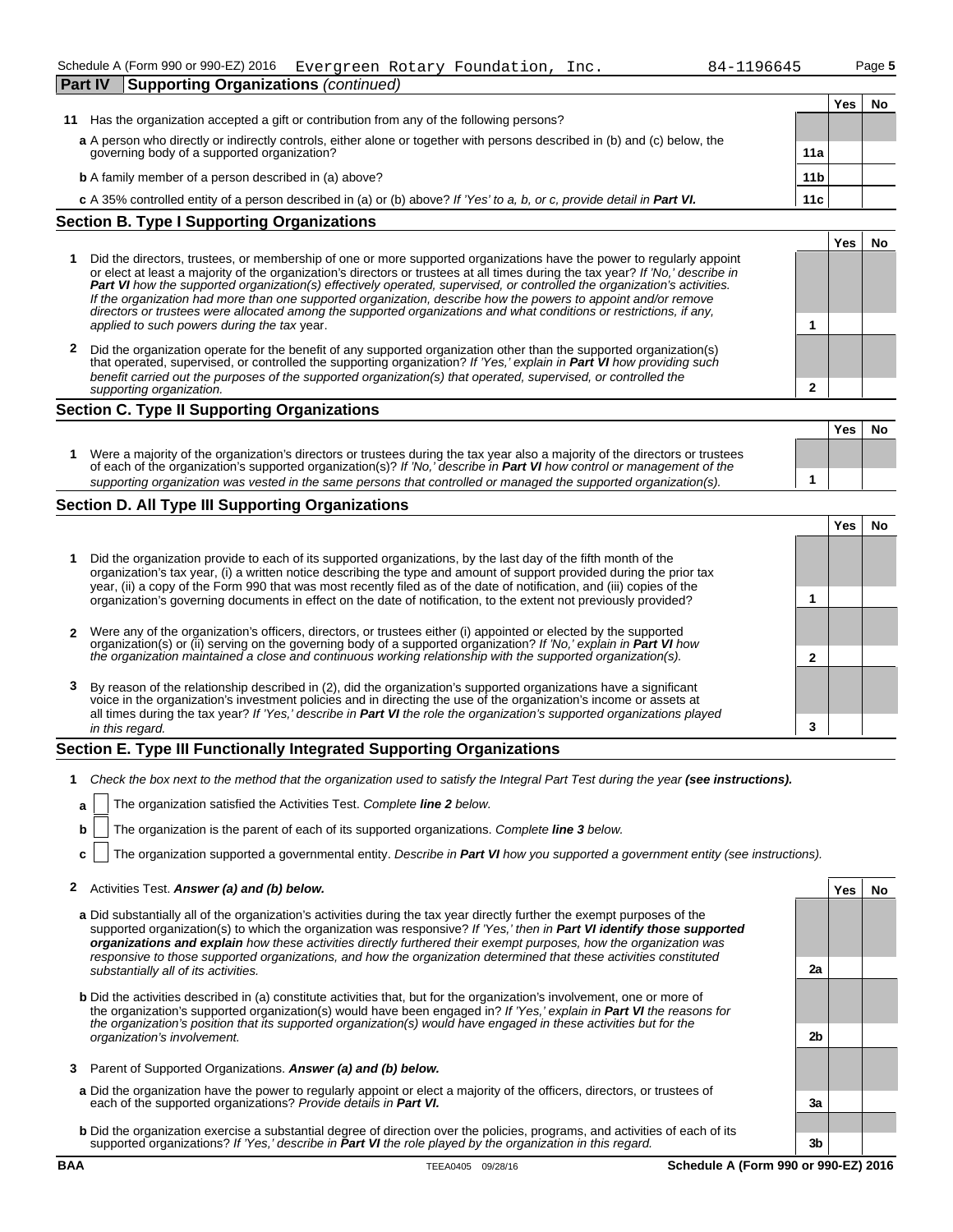| Schedule A (Form 990 or 990-EZ) 2016 Evergreen Rotary Foundation, Inc. |                                                                         | 84-1196645 | Page 6 |
|------------------------------------------------------------------------|-------------------------------------------------------------------------|------------|--------|
| <b>Part V</b>                                                          | Type III Non-Functionally Integrated 509(a)(3) Supporting Organizations |            |        |

| 1            | Check here if the organization satisfied the Integral Part Test as a qualifying trust on Nov. 20, 1970 (explain in Part VI). See<br>instructions. All other Type III non-functionally integrated supporting organizations must complete Sections A through E. |                |                |                                |
|--------------|---------------------------------------------------------------------------------------------------------------------------------------------------------------------------------------------------------------------------------------------------------------|----------------|----------------|--------------------------------|
|              | Section A - Adjusted Net Income                                                                                                                                                                                                                               |                | (A) Prior Year | (B) Current Year<br>(optional) |
| 1            | Net short-term capital gain                                                                                                                                                                                                                                   | 1              |                |                                |
| $\mathbf 2$  | Recoveries of prior-year distributions                                                                                                                                                                                                                        | $\mathbf 2$    |                |                                |
| 3            | Other gross income (see instructions)                                                                                                                                                                                                                         | 3              |                |                                |
| 4            | Add lines 1 through 3.                                                                                                                                                                                                                                        | 4              |                |                                |
| 5            | Depreciation and depletion                                                                                                                                                                                                                                    | 5              |                |                                |
| 6            | Portion of operating expenses paid or incurred for production or collection of gross<br>income or for management, conservation, or maintenance of property held for<br>production of income (see instructions)                                                | 6              |                |                                |
| $\mathbf{7}$ | Other expenses (see instructions)                                                                                                                                                                                                                             | 7              |                |                                |
| 8            | Adjusted Net Income (subtract lines 5, 6, and 7 from line 4).                                                                                                                                                                                                 | 8              |                |                                |
|              | <b>Section B - Minimum Asset Amount</b>                                                                                                                                                                                                                       |                | (A) Prior Year | (B) Current Year<br>(optional) |
| 1            | Aggregate fair market value of all non-exempt-use assets (see instructions for short<br>tax year or assets held for part of year):                                                                                                                            |                |                |                                |
|              | a Average monthly value of securities                                                                                                                                                                                                                         | 1a             |                |                                |
|              | <b>b</b> Average monthly cash balances                                                                                                                                                                                                                        | 1 b            |                |                                |
|              | c Fair market value of other non-exempt-use assets                                                                                                                                                                                                            | 1 <sub>c</sub> |                |                                |
|              | d Total (add lines 1a, 1b, and 1c)                                                                                                                                                                                                                            | 1 d            |                |                                |
|              | e Discount claimed for blockage or other<br>factors (explain in detail in Part VI):                                                                                                                                                                           |                |                |                                |
| 2            | Acquisition indebtedness applicable to non-exempt-use assets                                                                                                                                                                                                  | $\mathbf{2}$   |                |                                |
| 3            | Subtract line 2 from line 1d.                                                                                                                                                                                                                                 | 3              |                |                                |
| 4            | Cash deemed held for exempt use. Enter 1-1/2% of line 3 (for greater amount,<br>see instructions).                                                                                                                                                            | 4              |                |                                |
| 5            | Net value of non-exempt-use assets (subtract line 4 from line 3)                                                                                                                                                                                              | 5              |                |                                |
| 6            | Multiply line 5 by .035.                                                                                                                                                                                                                                      | 6              |                |                                |
| 7            | Recoveries of prior-year distributions                                                                                                                                                                                                                        | $\overline{7}$ |                |                                |
| 8            | Minimum Asset Amount (add line 7 to line 6)                                                                                                                                                                                                                   | 8              |                |                                |
|              | Section C - Distributable Amount                                                                                                                                                                                                                              |                |                | <b>Current Year</b>            |
| 1            | Adjusted net income for prior year (from Section A, line 8, Column A)                                                                                                                                                                                         | 1              |                |                                |
| $\mathbf{2}$ | Enter 85% of line 1.                                                                                                                                                                                                                                          | $\overline{2}$ |                |                                |
| 3            | Minimum asset amount for prior year (from Section B, line 8, Column A)                                                                                                                                                                                        | 3              |                |                                |
| 4            | Enter greater of line 2 or line 3.                                                                                                                                                                                                                            | 4              |                |                                |
| 5            | Income tax imposed in prior year                                                                                                                                                                                                                              | 5              |                |                                |
| 6            | <b>Distributable Amount.</b> Subtract line 5 from line 4, unless subject to emergency<br>temporary reduction (see instructions).                                                                                                                              | 6              |                |                                |

**7** | Check here if the current year is the organization's first as a non-functionally integrated Type III supporting organization (see instructions).

**BAA Schedule A (Form 990 or 990-EZ) 2016**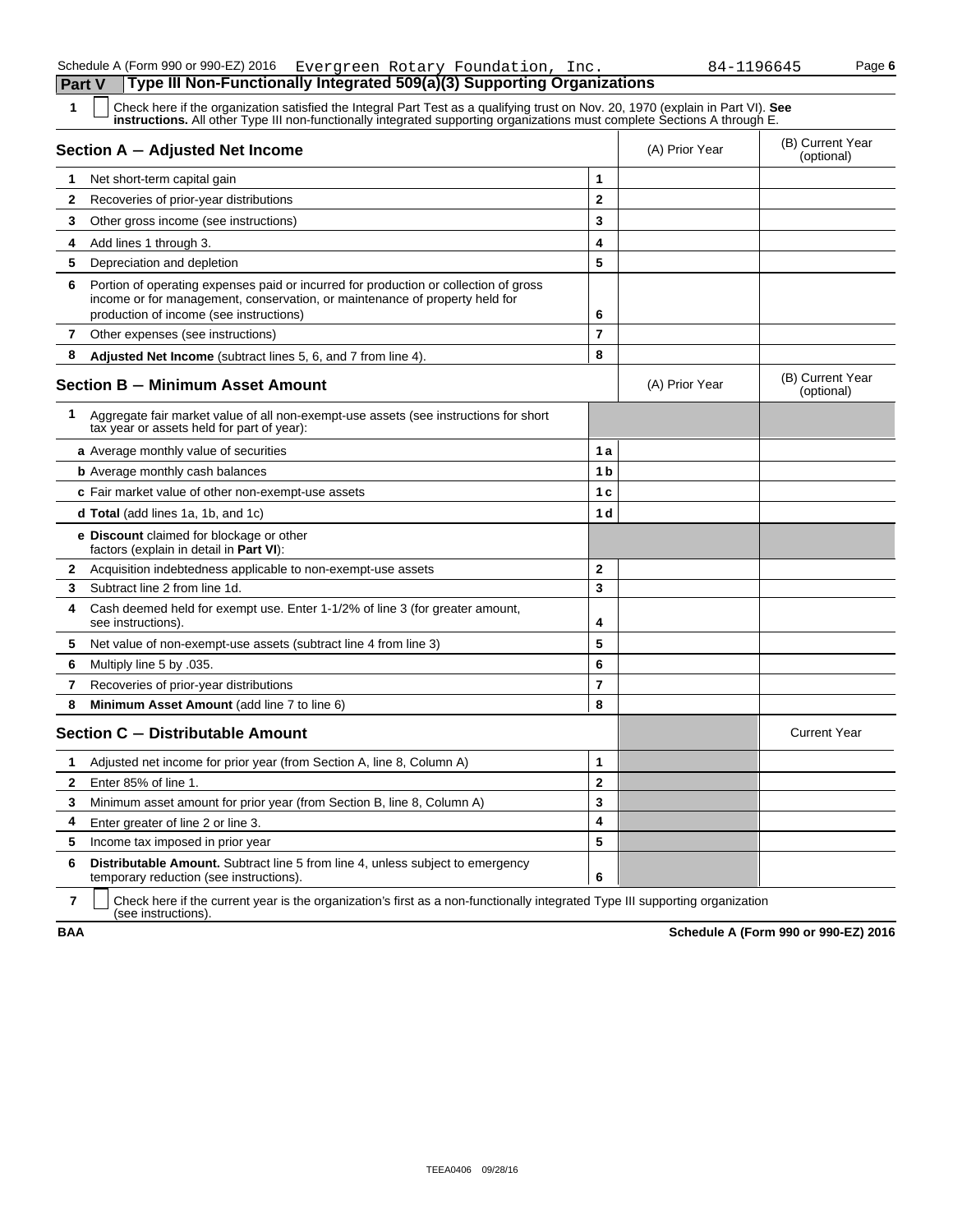| <b>Part V</b> | Type III Non-Functionally Integrated 509(a)(3) Supporting Organizations (continued)                                                                                           |                                              |                                               |                                                  |
|---------------|-------------------------------------------------------------------------------------------------------------------------------------------------------------------------------|----------------------------------------------|-----------------------------------------------|--------------------------------------------------|
|               | <b>Section D - Distributions</b>                                                                                                                                              |                                              |                                               | <b>Current Year</b>                              |
| 1             | Amounts paid to supported organizations to accomplish exempt purposes                                                                                                         |                                              |                                               |                                                  |
| 2             | Amounts paid to perform activity that directly furthers exempt purposes of supported organizations,<br>in excess of income from activity                                      |                                              |                                               |                                                  |
| 3             | Administrative expenses paid to accomplish exempt purposes of supported organizations                                                                                         |                                              |                                               |                                                  |
| 4             | Amounts paid to acquire exempt-use assets                                                                                                                                     |                                              |                                               |                                                  |
| 5             | Qualified set-aside amounts (prior IRS approval required)                                                                                                                     |                                              |                                               |                                                  |
| 6             | Other distributions (describe in Part VI). See instructions.                                                                                                                  |                                              |                                               |                                                  |
| 7             | Total annual distributions. Add lines 1 through 6.                                                                                                                            |                                              |                                               |                                                  |
| 8             | Distributions to attentive supported organizations to which the organization is responsive (provide details<br>in Part VI). See instructions.                                 |                                              |                                               |                                                  |
| 9             | Distributable amount for 2016 from Section C, line 6                                                                                                                          |                                              |                                               |                                                  |
| 10            | Line 8 amount divided by Line 9 amount                                                                                                                                        |                                              |                                               |                                                  |
|               | Section E - Distribution Allocations (see instructions)                                                                                                                       | (i)<br><b>Excess</b><br><b>Distributions</b> | (ii)<br><b>Underdistributions</b><br>Pre-2016 | (iii)<br><b>Distributable</b><br>Amount for 2016 |
| 1             | Distributable amount for 2016 from Section C, line 6                                                                                                                          |                                              |                                               |                                                  |
| $\mathbf{2}$  | Underdistributions, if any, for years prior to 2016 (reasonable<br>cause required - explain in Part VI). See instructions.                                                    |                                              |                                               |                                                  |
| 3             | Excess distributions carryover, if any, to 2016:                                                                                                                              |                                              |                                               |                                                  |
| а             |                                                                                                                                                                               |                                              |                                               |                                                  |
| b             |                                                                                                                                                                               |                                              |                                               |                                                  |
|               | <b>c</b> From 2013                                                                                                                                                            |                                              |                                               |                                                  |
|               | $d$ From 2014 $\ldots$ $\ldots$                                                                                                                                               |                                              |                                               |                                                  |
|               | <b>e</b> From 2015                                                                                                                                                            |                                              |                                               |                                                  |
|               | f Total of lines 3a through e                                                                                                                                                 |                                              |                                               |                                                  |
|               | g Applied to underdistributions of prior years                                                                                                                                |                                              |                                               |                                                  |
|               | h Applied to 2016 distributable amount                                                                                                                                        |                                              |                                               |                                                  |
|               | <i>i</i> Carryover from 2011 not applied (see instructions)                                                                                                                   |                                              |                                               |                                                  |
|               | Remainder. Subtract lines 3g, 3h, and 3i from 3f.                                                                                                                             |                                              |                                               |                                                  |
| 4             | Distributions for 2016 from Section D.<br>line $7:$<br>\$                                                                                                                     |                                              |                                               |                                                  |
|               | a Applied to underdistributions of prior years                                                                                                                                |                                              |                                               |                                                  |
|               | <b>b</b> Applied to 2016 distributable amount                                                                                                                                 |                                              |                                               |                                                  |
|               | c Remainder. Subtract lines 4a and 4b from 4.                                                                                                                                 |                                              |                                               |                                                  |
| 5             | Remaining underdistributions for years prior to 2016, if any.<br>Subtract lines 3q and 4a from line 2. For result greater than<br>zero, explain in Part VI. See instructions. |                                              |                                               |                                                  |
| 6             | Remaining underdistributions for 2016. Subtract lines 3h and 4b<br>from line 1. For result greater than zero, explain in Part VI. See<br>instructions.                        |                                              |                                               |                                                  |
| $\mathbf{7}$  | Excess distributions carryover to 2017. Add lines 3j and 4c.                                                                                                                  |                                              |                                               |                                                  |
| 8             | Breakdown of line 7:                                                                                                                                                          |                                              |                                               |                                                  |
| a             |                                                                                                                                                                               |                                              |                                               |                                                  |
|               | <b>b</b> Excess from $2013$ $\ldots$                                                                                                                                          |                                              |                                               |                                                  |
|               | <b>c</b> Excess from $2014$ $\ldots$                                                                                                                                          |                                              |                                               |                                                  |
|               | <b>d</b> Excess from 2015 $\ldots$                                                                                                                                            |                                              |                                               |                                                  |
|               | <b>e</b> Excess from $2016$ $\ldots$                                                                                                                                          |                                              |                                               |                                                  |

**BAA Schedule A (Form 990 or 990-EZ) 2016**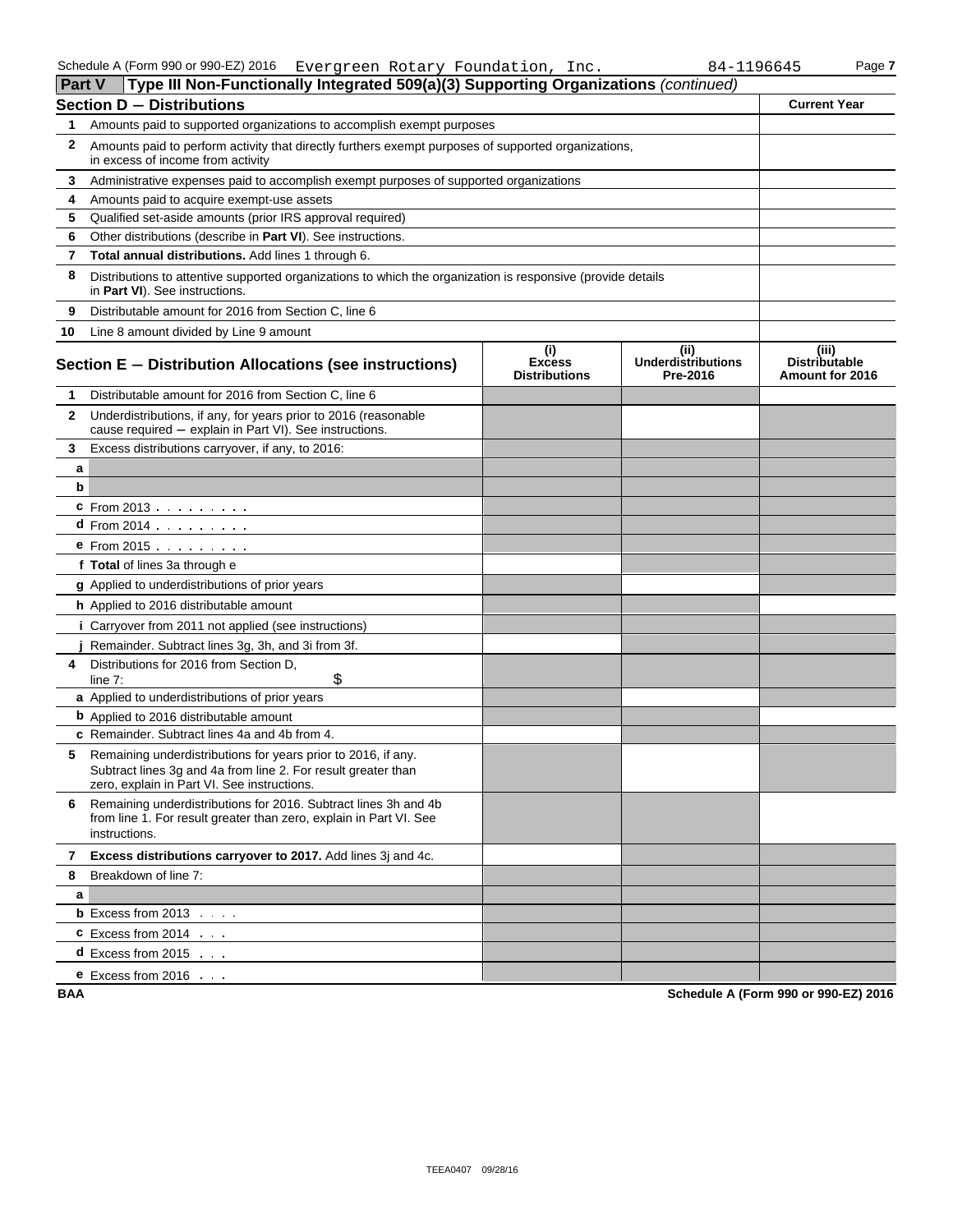(See instructions.)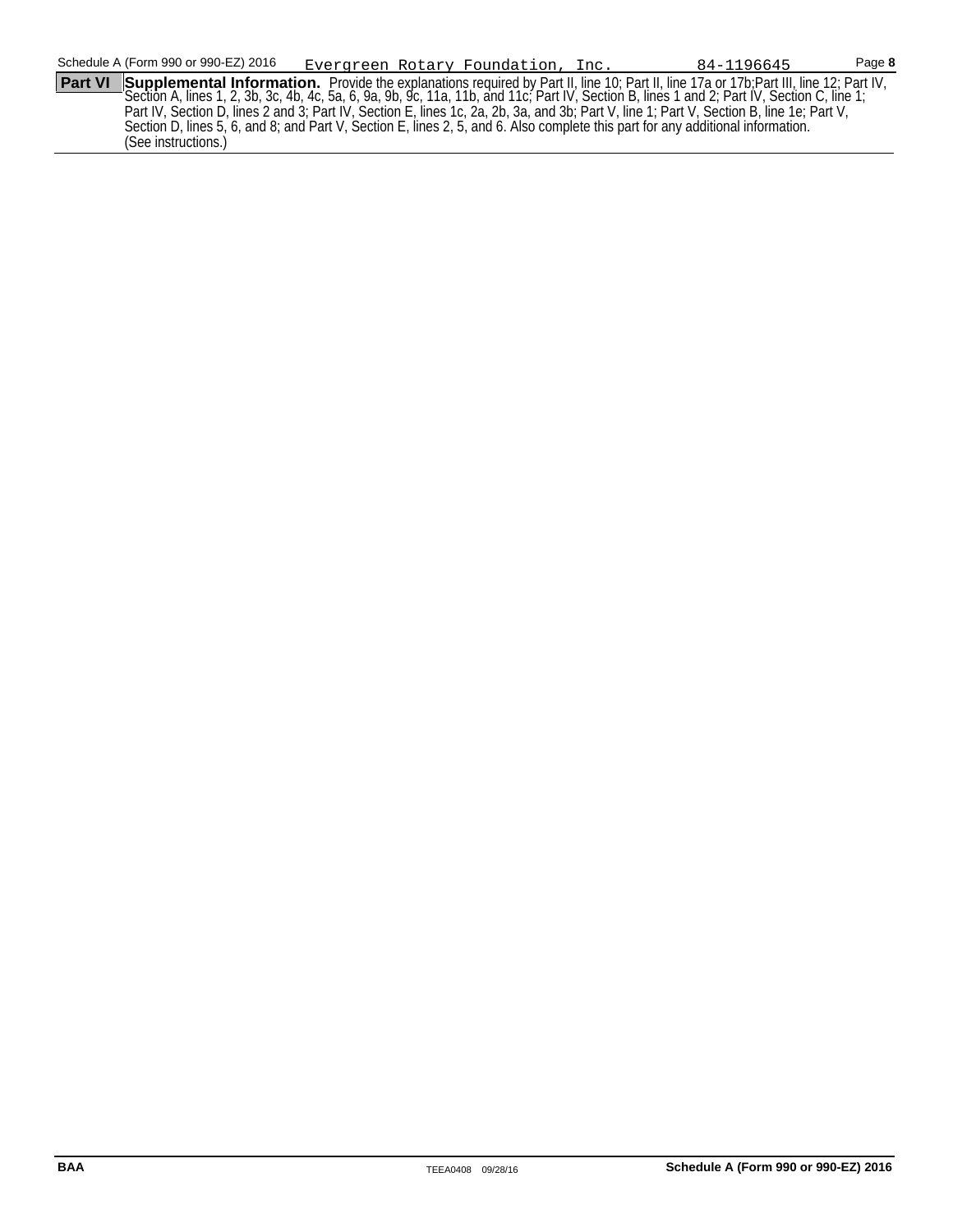## **(Form 990, 990-EZ, Schedule of Contributors or 990-PF)**

| OUNUMUD OF OUNING TO                                                                                                                                                    | 2016 |
|-------------------------------------------------------------------------------------------------------------------------------------------------------------------------|------|
| ► Attach to Form 990, Form 990-EZ, or Form 990-PF.                                                                                                                      |      |
| $\mathbf{E}$ before the character $\mathbf{C}$ dental $\mathbf{D}$ (Form 000, 000, F7, 000, DF) and its instructions is at correction and $\mathbf{E}$ and $\mathbf{D}$ |      |

| Department of the Treasury<br>Internal Revenue Service |                                   | $\blacktriangleright$ Attach to Form 990, Form 990-EZ, or Form 990-PF. | Information about Schedule B (Form 990, 990-EZ, 990-PF) and its instructions is at www.irs.gov/form990.             |  |
|--------------------------------------------------------|-----------------------------------|------------------------------------------------------------------------|---------------------------------------------------------------------------------------------------------------------|--|
| Name of the organization                               |                                   |                                                                        | <b>Employer identification number</b>                                                                               |  |
|                                                        | Evergreen Rotary Foundation, Inc. |                                                                        | 84-1196645                                                                                                          |  |
| <b>Organization type (check one):</b>                  |                                   |                                                                        |                                                                                                                     |  |
| Filers of:                                             |                                   | Section:                                                               |                                                                                                                     |  |
| Form 990 or 990-EZ                                     |                                   | $ X $ 501(c)(<br>3<br>527 political organization                       | ) (enter number) organization<br>$4947(a)(1)$ nonexempt charitable trust <b>not</b> treated as a private foundation |  |
| Form 990-PF                                            |                                   | 501(c)(3) exempt private foundation                                    | 4947(a)(1) nonexempt charitable trust treated as a private foundation                                               |  |

Check if your organization is covered by the **General Rule** or a **Special Rule.**

**Note.** Only a section 501(c)(7), (8), or (10) organization can check boxes for both the General Rule and a Special Rule. See instructions.

 $\boxed{\phantom{0}}$  501(c)(3) taxable private foundation

#### **General Rule**

For an organization filing Form 990, 990-EZ, or 990-PF that received, during the year, contributions totaling \$5,000 or more (in money or property) from any one contributor. Complete Parts I and II. See instructions for determining a contributor's total contributions.

#### **Special Rules**

For an organization described in section 501(c)(3) filing Form 990 or 990-EZ that met the 33-1/3% support test of the regulations under sections 509(a)(1) and 170(b)(1)(A)(vi), that checked Schedule A (Form 990 or 990-EZ), Part II, line 13, 16a, or 16b, and that received from any one contributor, during the year, total contributions of the greater of (**1**) \$5,000 or (**2**) 2% of the amount on (i) Form 990, Part VIII, line 1h, or (ii) Form 990-EZ, line 1. Complete Parts I and II. X

For an organization described in section 501(c)(7), (8), or (10) filing Form 990 or 990-EZ that received from any one contributor, during the year, total contributions of more than \$1,000 *exclusively* for religious, charitable, scientific, literary, or educational purposes, or for the prevention of cruelty to children or animals. Complete Parts I, II, and III.

For an organization described in section 501(c)(7), (8), or (10) filing Form 990 or 990-EZ that received from any one contributor, during the year, contributions *exclusively* for religious, charitable, etc., purposes, but no such contributions totaled more than \$1,000. If this box is checked, enter here the total contributions that were received during the year for an *exclusively* religious, charitable, etc., purpose. Don't complete any of the parts unless the **General Rule** applies to this organization because it received *nonexclusively* religious, charitable, etc., contributions totaling \$5,000 or more during the year  $\cdot \cdot \cdot \cdot$ 

**Caution.** An organization that isn't covered by the General Rule and/or the Special Rules doesn't file Schedule B (Form 990, 990-EZ, or 990-PF), but it **must** answer 'No' on Part IV, line 2, of its Form 990; or check the box on line H of its Form 990-EZ or on its Form 990-PF, Part I, line 2, to certify that it doesn't meet the filing requirements of Schedule B (Form 990, 990-EZ, or 990-PF).

**BAA For Paperwork Reduction Act Notice, see the Instructions for Form 990, 990-EZ, or 990-PF. Schedule B (Form 990, 990-EZ, or 990-PF) (2016)**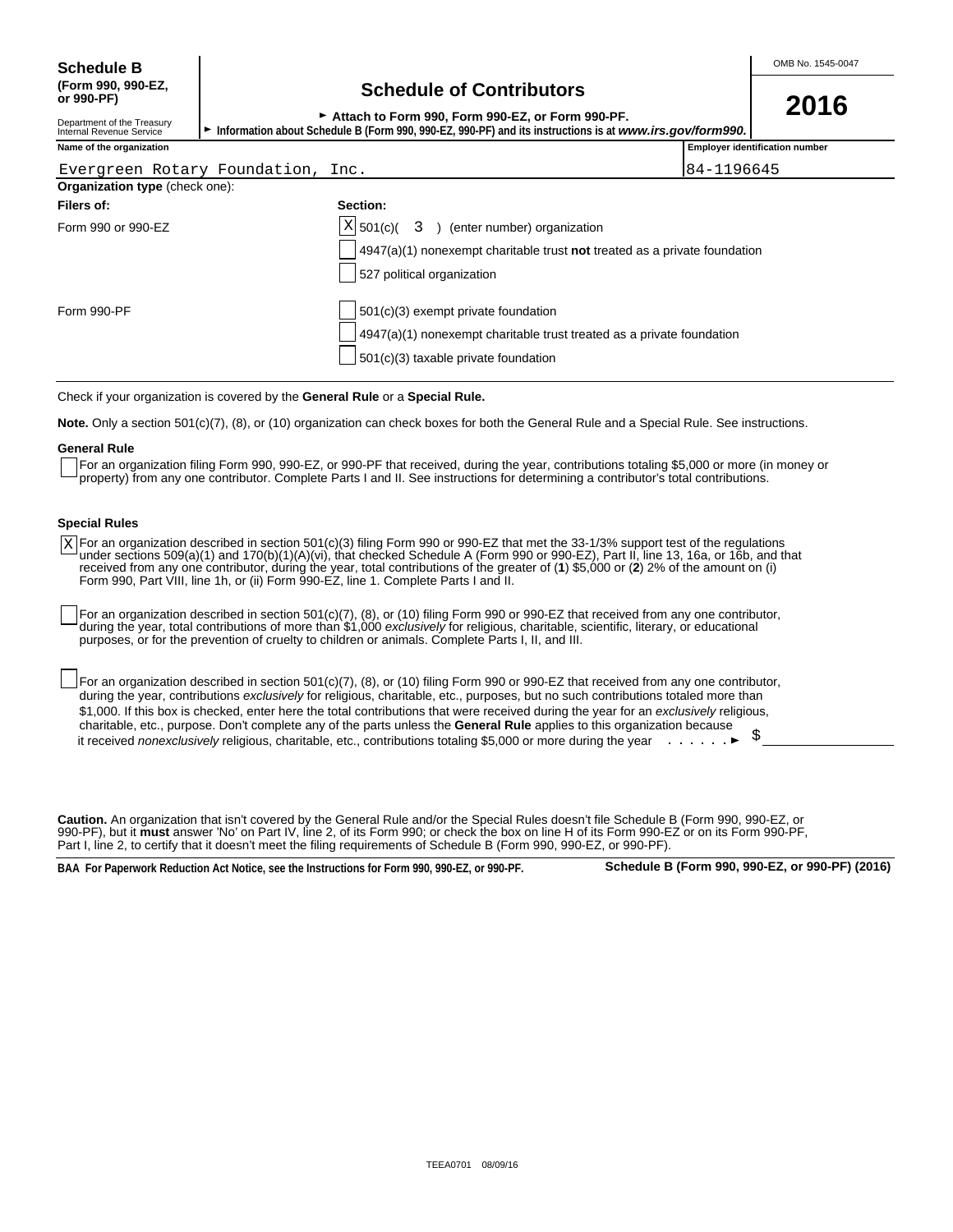| $390$ -PF $^{\circ}$<br>$- - -$<br>(2016)<br>Schedule<br>cooc.<br>aan.<br>990<br>or<br>.-orm<br>ຸມສປ-⊨ ′<br>◡ | Page | ^+<br>$\cdot$ | 'an |
|---------------------------------------------------------------------------------------------------------------|------|---------------|-----|
|                                                                                                               |      |               |     |

Evergreen Rotary Foundation, Inc. 84-1196645

| Part I               | Contributors (see instructions). Use duplicate copies of Part I if additional space is needed. |                               |                                                                                       |
|----------------------|------------------------------------------------------------------------------------------------|-------------------------------|---------------------------------------------------------------------------------------|
| (a)<br>Number        | (b)<br>Name, address, and ZIP + 4                                                              | (c)<br>Total<br>contributions | (d)<br>Type of contribution                                                           |
| $1$ .                | The Denver Foundation<br>55 Madison St.<br>CO 80206<br>Denver                                  | S.<br>5.000.                  | Person<br>Χ<br>Payroll<br>Noncash<br>(Complete Part II for<br>noncash contributions.) |
| (a)<br>Number        | (b)<br>Name, address, and ZIP + 4                                                              | (c)<br>Total<br>contributions | (d)<br>Type of contribution                                                           |
|                      |                                                                                                |                               | Person<br>Payroll<br>Noncash<br>(Complete Part II for<br>noncash contributions.)      |
| (a)<br><b>Number</b> | (b)<br>Name, address, and ZIP + 4                                                              | (c)<br>Total<br>contributions | (d)<br>Type of contribution                                                           |
|                      |                                                                                                |                               | Person<br>Payroll<br>Noncash<br>(Complete Part II for<br>noncash contributions.)      |
| (a)<br>Number        | (b)<br>Name, address, and ZIP + 4                                                              | (c)<br>Total<br>contributions | (d)<br>Type of contribution                                                           |
|                      |                                                                                                |                               | Person<br>Payroll<br>Noncash<br>(Complete Part II for<br>noncash contributions.)      |
| (a)<br>Number        | (b)<br>Name, address, and ZIP + 4                                                              | (c)<br>Total<br>contributions | (d)<br>Type of contribution                                                           |
|                      |                                                                                                |                               | Person<br>Payroll<br>Noncash<br>(Complete Part II for<br>noncash contributions.)      |
| (a)<br>Number        | (b)<br>Name, address, and ZIP + 4                                                              | (c)<br>Total<br>contributions | (d)<br>Type of contribution                                                           |
|                      |                                                                                                |                               | Person<br>Payroll<br>Noncash<br>(Complete Part II for<br>noncash contributions.)      |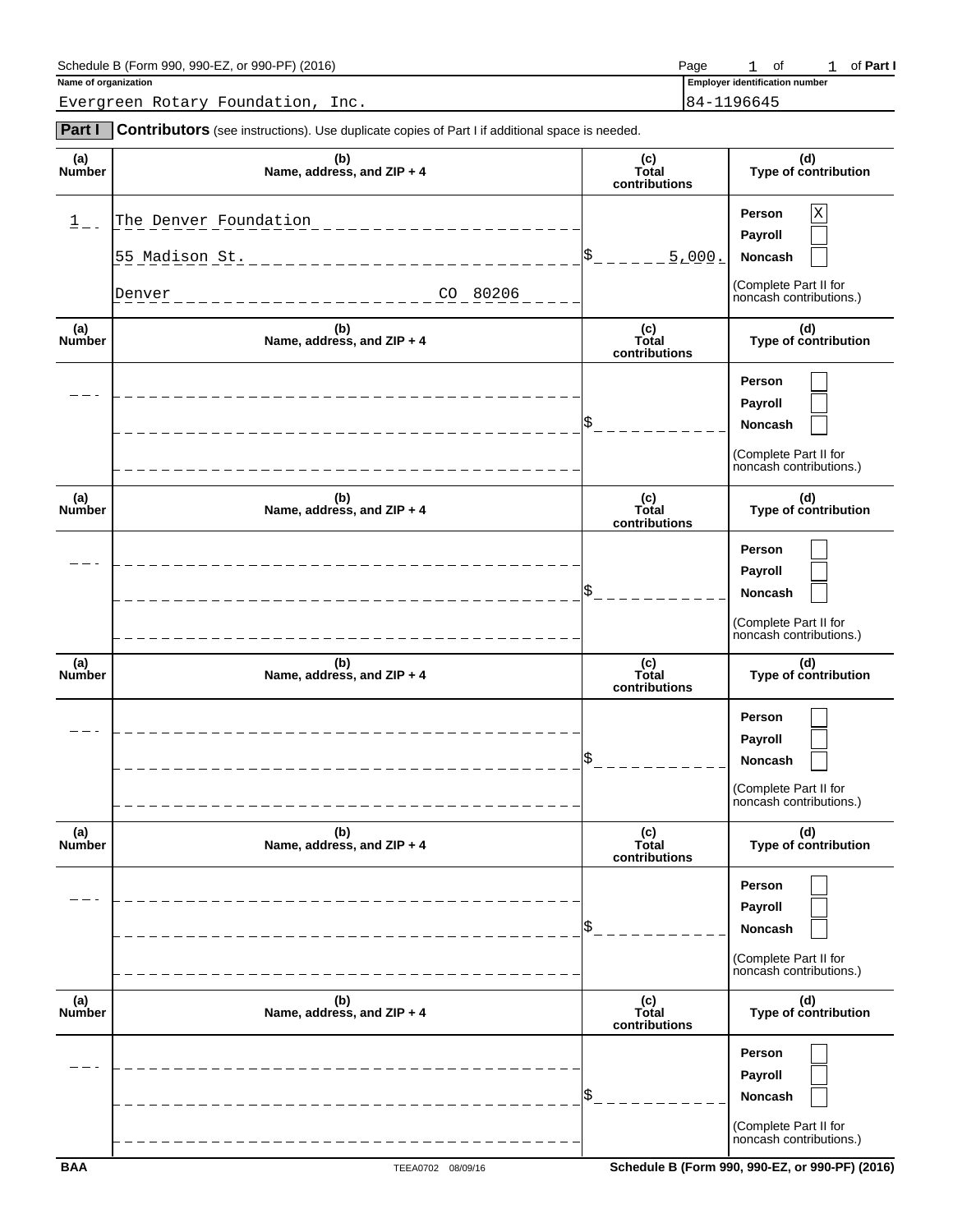|                                                              |                                                                                                                                                              |               |     |                                                                      | <b>Supplemental Information Regarding Fundraising or Gaming Activities</b>                                                                                                                                                               |  |                                                                              | OMB No. 1545-0047                                       |
|--------------------------------------------------------------|--------------------------------------------------------------------------------------------------------------------------------------------------------------|---------------|-----|----------------------------------------------------------------------|------------------------------------------------------------------------------------------------------------------------------------------------------------------------------------------------------------------------------------------|--|------------------------------------------------------------------------------|---------------------------------------------------------|
| <b>SCHEDULE G</b><br>(Form 990 or 990-EZ)                    |                                                                                                                                                              |               |     |                                                                      | Complete if the organization answered 'Yes' on Form 990, Part IV, line 17, 18, or 19, or if the<br>organization entered more than \$15,000 on Form 990-EZ, line 6a.                                                                      |  |                                                                              | 2016                                                    |
| Department of the Treasury<br>Internal Revenue Service       | Attach to Form 990 or Form 990-EZ.<br><b>Inspection</b><br>Information about Schedule G (Form 990 or 990-EZ) and its instructions is at www.irs.gov/form990. |               |     |                                                                      |                                                                                                                                                                                                                                          |  | <b>Open to Public</b>                                                        |                                                         |
| Name of the organization                                     |                                                                                                                                                              |               |     |                                                                      |                                                                                                                                                                                                                                          |  | <b>Employer identification number</b>                                        |                                                         |
| Evergreen Rotary Foundation, Inc.                            |                                                                                                                                                              |               |     |                                                                      |                                                                                                                                                                                                                                          |  | 84-1196645                                                                   |                                                         |
| Part I                                                       | Form 990-EZ filers are not required to complete this part.                                                                                                   |               |     |                                                                      | Fundraising Activities. Complete if the organization answered 'Yes' on Form 990, Part IV, line 17.                                                                                                                                       |  |                                                                              |                                                         |
| 1                                                            |                                                                                                                                                              |               |     |                                                                      | Indicate whether the organization raised funds through any of the following activities. Check all that apply.                                                                                                                            |  |                                                                              |                                                         |
| Mail solicitations<br>a                                      |                                                                                                                                                              |               |     | е                                                                    | Solicitation of non-government grants                                                                                                                                                                                                    |  |                                                                              |                                                         |
| b                                                            | Internet and email solicitations                                                                                                                             |               |     | f                                                                    | Solicitation of government grants                                                                                                                                                                                                        |  |                                                                              |                                                         |
| Phone solicitations<br>C                                     |                                                                                                                                                              |               |     | g                                                                    | Special fundraising events                                                                                                                                                                                                               |  |                                                                              |                                                         |
| In-person solicitations<br>d                                 |                                                                                                                                                              |               |     |                                                                      |                                                                                                                                                                                                                                          |  |                                                                              |                                                         |
|                                                              |                                                                                                                                                              |               |     |                                                                      | 2a Did the organization have a written or oral agreement with any individual (including officers, directors, trustees, or key<br>employees listed in Form 990, Part VII) or entity in connection with professional fundraising services? |  |                                                                              | <b>Yes</b><br>No                                        |
| compensated at least \$5,000 by the organization.            |                                                                                                                                                              |               |     |                                                                      | b If 'Yes,' list the 10 highest paid individuals or entities (fundraisers) pursuant to agreements under which the fundraiser is to be                                                                                                    |  |                                                                              |                                                         |
| (i) Name and address of individual<br>or entity (fundraiser) |                                                                                                                                                              | (ii) Activity |     | (iii) Did fundraiser<br>have custody or control<br>of contributions? | (iv) Gross receipts<br>from activity                                                                                                                                                                                                     |  | (v) Amount paid to<br>(or retained by)<br>fundraiser listed in<br>column (i) | (vi) Amount paid to<br>(or retained by)<br>organization |
|                                                              |                                                                                                                                                              |               | Yes | No                                                                   |                                                                                                                                                                                                                                          |  |                                                                              |                                                         |
| $\mathbf 1$                                                  |                                                                                                                                                              |               |     |                                                                      |                                                                                                                                                                                                                                          |  |                                                                              |                                                         |
|                                                              |                                                                                                                                                              |               |     |                                                                      |                                                                                                                                                                                                                                          |  |                                                                              |                                                         |
| $\mathbf{2}$                                                 |                                                                                                                                                              |               |     |                                                                      |                                                                                                                                                                                                                                          |  |                                                                              |                                                         |
|                                                              |                                                                                                                                                              |               |     |                                                                      |                                                                                                                                                                                                                                          |  |                                                                              |                                                         |
| 3                                                            |                                                                                                                                                              |               |     |                                                                      |                                                                                                                                                                                                                                          |  |                                                                              |                                                         |
|                                                              |                                                                                                                                                              |               |     |                                                                      |                                                                                                                                                                                                                                          |  |                                                                              |                                                         |
|                                                              |                                                                                                                                                              |               |     |                                                                      |                                                                                                                                                                                                                                          |  |                                                                              |                                                         |
| 5                                                            |                                                                                                                                                              |               |     |                                                                      |                                                                                                                                                                                                                                          |  |                                                                              |                                                         |
| 6                                                            |                                                                                                                                                              |               |     |                                                                      |                                                                                                                                                                                                                                          |  |                                                                              |                                                         |
| 7                                                            |                                                                                                                                                              |               |     |                                                                      |                                                                                                                                                                                                                                          |  |                                                                              |                                                         |
| 8                                                            |                                                                                                                                                              |               |     |                                                                      |                                                                                                                                                                                                                                          |  |                                                                              |                                                         |
|                                                              |                                                                                                                                                              |               |     |                                                                      |                                                                                                                                                                                                                                          |  |                                                                              |                                                         |
| 9                                                            |                                                                                                                                                              |               |     |                                                                      |                                                                                                                                                                                                                                          |  |                                                                              |                                                         |
| 10                                                           |                                                                                                                                                              |               |     |                                                                      |                                                                                                                                                                                                                                          |  |                                                                              |                                                         |
|                                                              |                                                                                                                                                              |               |     |                                                                      |                                                                                                                                                                                                                                          |  |                                                                              |                                                         |
|                                                              |                                                                                                                                                              |               |     |                                                                      |                                                                                                                                                                                                                                          |  |                                                                              |                                                         |
| 3<br>or licensing.                                           |                                                                                                                                                              |               |     |                                                                      | List all states in which the organization is registered or licensed to solicit contributions or has been notified it is exempt from registration                                                                                         |  |                                                                              |                                                         |
|                                                              |                                                                                                                                                              |               |     |                                                                      |                                                                                                                                                                                                                                          |  |                                                                              |                                                         |
|                                                              |                                                                                                                                                              |               |     |                                                                      |                                                                                                                                                                                                                                          |  |                                                                              |                                                         |
|                                                              |                                                                                                                                                              |               |     |                                                                      |                                                                                                                                                                                                                                          |  |                                                                              |                                                         |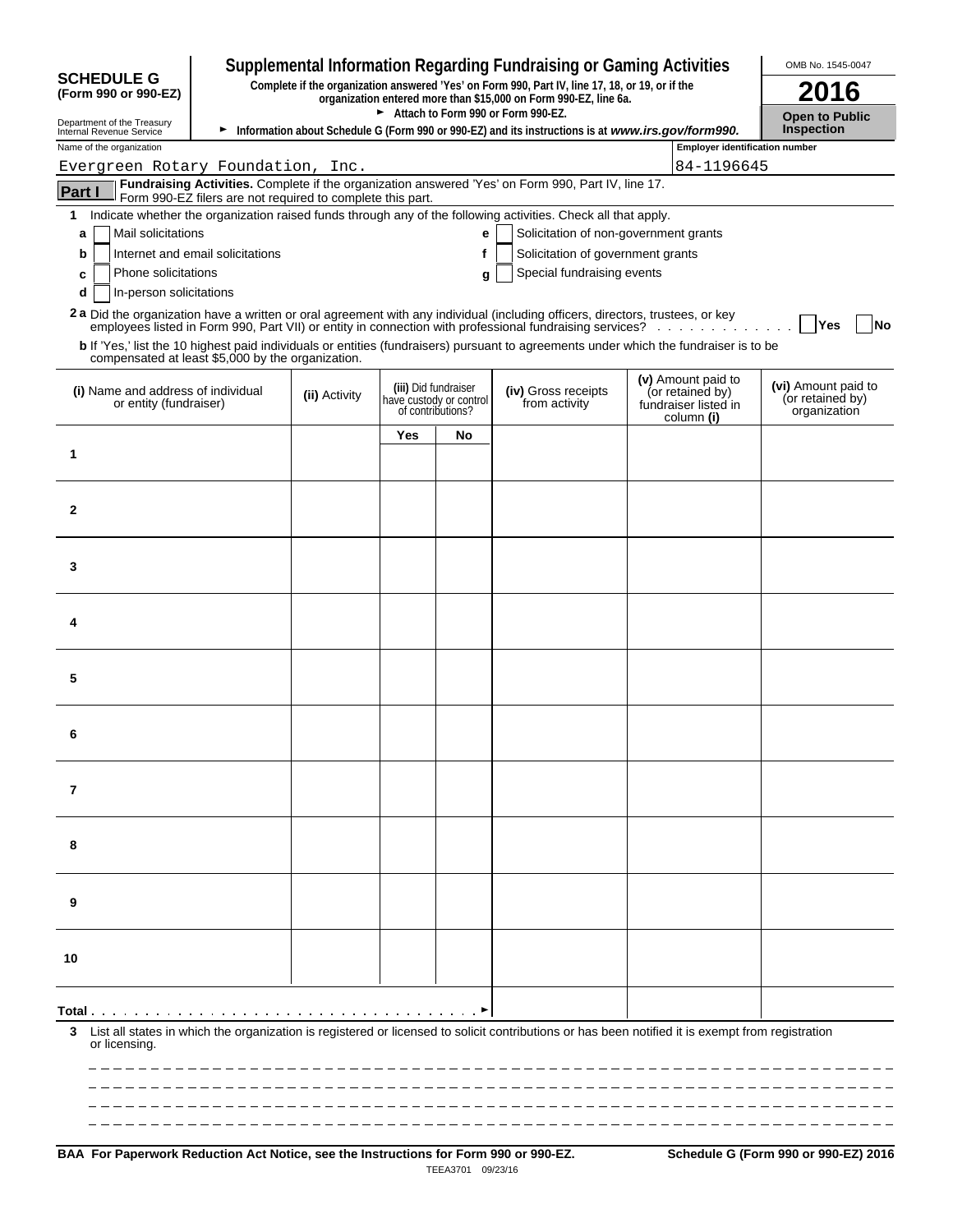**Part II** Fundraising Events. Complete if the organization answered 'Yes' on Form 990, Part IV, line 18, or reported more than \$15,000 of fundraising event contributions and gross income on Form 990-EZ, lines 1 and 6b. List events with gross receipts greater than \$5,000.

|                |    | List events with gross receipts greater than \$0,000.                                                                                                                                                                                                                                                                                            |                   |                                                     |                  |                                                               |
|----------------|----|--------------------------------------------------------------------------------------------------------------------------------------------------------------------------------------------------------------------------------------------------------------------------------------------------------------------------------------------------|-------------------|-----------------------------------------------------|------------------|---------------------------------------------------------------|
|                |    |                                                                                                                                                                                                                                                                                                                                                  | (a) Event $#1$    | $(b)$ Event #2                                      | (c) Other events | (d) Total events                                              |
|                |    |                                                                                                                                                                                                                                                                                                                                                  | 100 Holes of Golf | 7 Habits Seminar                                    | MARDI GRAS       | (add column (a)                                               |
|                |    |                                                                                                                                                                                                                                                                                                                                                  | (event type)      | (event type)                                        | (total number)   | through column $(c)$                                          |
| R<br>E<br>V    |    |                                                                                                                                                                                                                                                                                                                                                  |                   |                                                     |                  |                                                               |
| E<br>N<br>U    | 1  | Gross receipts $\ldots$ , $\ldots$ , $\ldots$ , $\ldots$                                                                                                                                                                                                                                                                                         | 34,737.           | 8,700.                                              | 38,365.          | 81,802.                                                       |
| Е              | 2  |                                                                                                                                                                                                                                                                                                                                                  | 0.                | 0.                                                  |                  | 0.                                                            |
|                | 3  | Gross income (line 1 minus line 2). $\ldots$ .                                                                                                                                                                                                                                                                                                   | 34,737.           | 8,700.                                              | 38,365.          | 81,802.                                                       |
|                | 4  |                                                                                                                                                                                                                                                                                                                                                  |                   |                                                     |                  |                                                               |
|                | 5  |                                                                                                                                                                                                                                                                                                                                                  |                   |                                                     |                  |                                                               |
| <b>DIRECT</b>  | 6  |                                                                                                                                                                                                                                                                                                                                                  | 2,567.            |                                                     |                  | 2,567.                                                        |
|                | 7  | Food and beverages $\cdots$ , $\cdots$ , $\cdots$ , $\cdots$ , 1,500.                                                                                                                                                                                                                                                                            |                   |                                                     |                  | 1,500.                                                        |
|                | 8  |                                                                                                                                                                                                                                                                                                                                                  |                   |                                                     |                  |                                                               |
| <b>SESNEXE</b> | 9  |                                                                                                                                                                                                                                                                                                                                                  | 782.              | 3,651.                                              | 6, 255.          | 10,688.                                                       |
|                |    |                                                                                                                                                                                                                                                                                                                                                  |                   |                                                     |                  |                                                               |
|                | 10 |                                                                                                                                                                                                                                                                                                                                                  |                   |                                                     |                  | 14,755.                                                       |
|                | 11 |                                                                                                                                                                                                                                                                                                                                                  |                   |                                                     |                  | 67,047.                                                       |
|                |    | Part III Gaming. Complete if the organization answered 'Yes' on Form 990, Part IV, line 19, or reported more than                                                                                                                                                                                                                                |                   |                                                     |                  |                                                               |
|                |    | \$15,000 on Form 990-EZ, line 6a.                                                                                                                                                                                                                                                                                                                |                   |                                                     |                  |                                                               |
|                |    |                                                                                                                                                                                                                                                                                                                                                  |                   |                                                     |                  |                                                               |
| アロンドラス         |    |                                                                                                                                                                                                                                                                                                                                                  | (a) Bingo         | (b) Pull tabs/instant<br>bingo/progressive<br>bingo | (c) Other gaming | (d) Total gaming<br>(add column (a)<br>through column $(c)$ ) |
|                | 1  | Gross revenue                                                                                                                                                                                                                                                                                                                                    |                   |                                                     |                  |                                                               |
|                |    | 2 Cash prizes                                                                                                                                                                                                                                                                                                                                    |                   |                                                     |                  |                                                               |
|                | 3  | Noncash prizes                                                                                                                                                                                                                                                                                                                                   |                   |                                                     |                  |                                                               |
|                | 4  | Rent/facility costs                                                                                                                                                                                                                                                                                                                              |                   |                                                     |                  |                                                               |
|                | 5. | Other direct expenses.                                                                                                                                                                                                                                                                                                                           |                   |                                                     |                  |                                                               |
|                | 6  | Volunteer labor                                                                                                                                                                                                                                                                                                                                  | Yes<br>್ಠಿ<br>No  | Yes<br>%<br>No                                      | ៖<br>Yes<br>No   |                                                               |
|                | 7. |                                                                                                                                                                                                                                                                                                                                                  |                   |                                                     |                  |                                                               |
|                | 8  |                                                                                                                                                                                                                                                                                                                                                  |                   |                                                     |                  |                                                               |
|                |    |                                                                                                                                                                                                                                                                                                                                                  |                   |                                                     |                  |                                                               |
| 9              |    | Enter the state(s) in which the organization conducts gaming activities:<br><b>b</b> If 'No,' explain:                                                                                                                                                                                                                                           |                   |                                                     |                  | No                                                            |
|                |    | 10a Were any of the organization's gaming licenses revoked, suspended or terminated during the tax year? $\overline{7}$ , $\overline{7}$ , $\overline{7}$ , $\overline{7}$ , $\overline{7}$ , $\overline{7}$ , $\overline{7}$ , $\overline{7}$ , $\overline{7}$ , $\overline{7}$ , $\overline{7}$ , $\overline{7$<br><b>b</b> If 'Yes,' explain: |                   |                                                     |                  | $\overline{\mathsf{Y}}$ es<br>∏No                             |

**BAA** TEEA3702 09/23/16 **Schedule G (Form 990 or 990-EZ) 2016**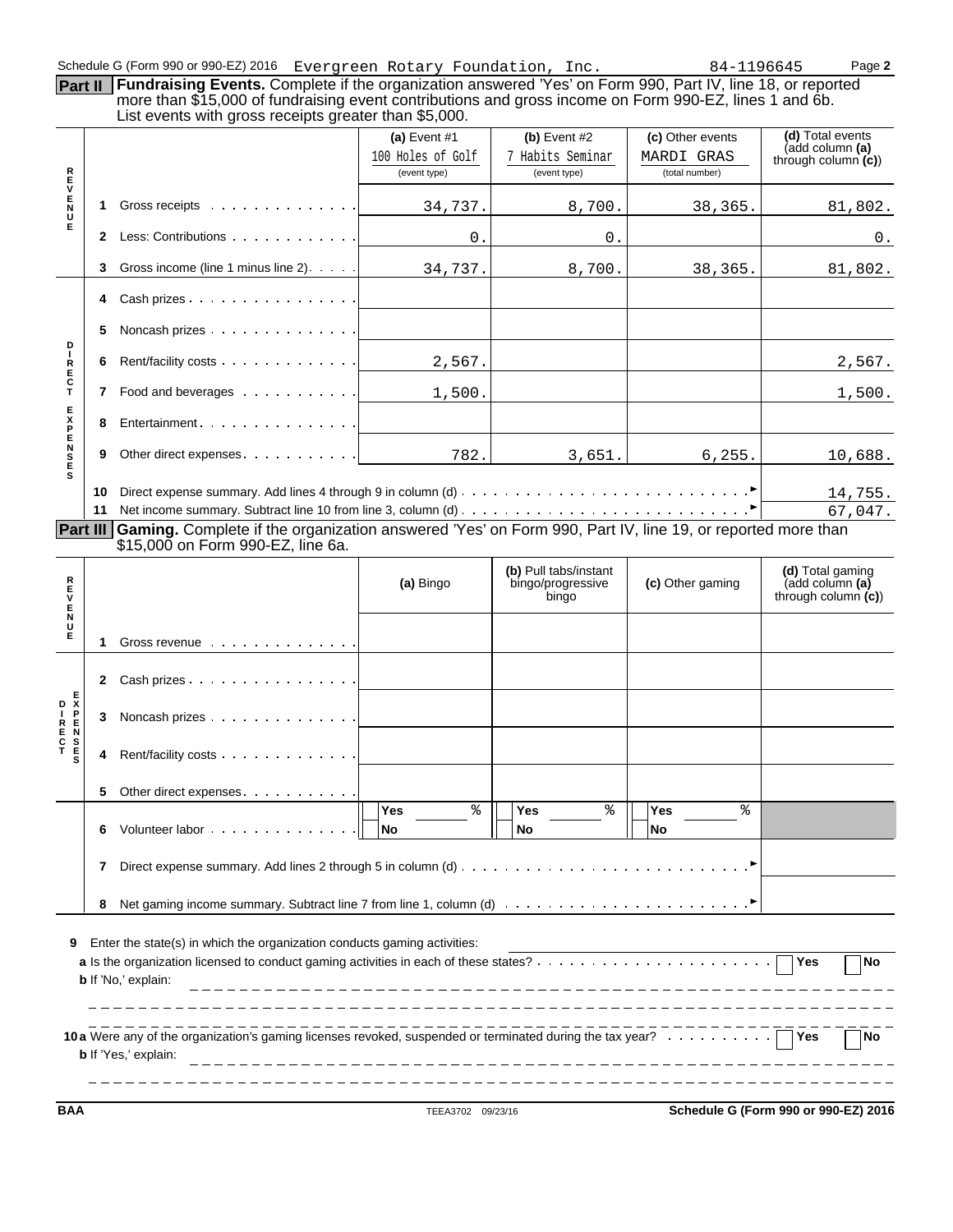|    | Schedule G (Form 990 or 990-EZ) 2016 Evergreen Rotary Foundation, Inc.<br>84-1196645                                                                                                                                                                                                                                                                                                                                                                                                                                                                          | Page 3    |
|----|---------------------------------------------------------------------------------------------------------------------------------------------------------------------------------------------------------------------------------------------------------------------------------------------------------------------------------------------------------------------------------------------------------------------------------------------------------------------------------------------------------------------------------------------------------------|-----------|
|    | <b>Yes</b>                                                                                                                                                                                                                                                                                                                                                                                                                                                                                                                                                    | <b>No</b> |
|    | 12 Is the organization a grantor, beneficiary or trustee of a trust, or a member of a partnership or other entity formed to<br>Yes                                                                                                                                                                                                                                                                                                                                                                                                                            | No        |
|    | 13 Indicate the percentage of gaming activity conducted in:                                                                                                                                                                                                                                                                                                                                                                                                                                                                                                   |           |
|    |                                                                                                                                                                                                                                                                                                                                                                                                                                                                                                                                                               | ి         |
|    |                                                                                                                                                                                                                                                                                                                                                                                                                                                                                                                                                               | ৡ         |
|    | 14 Enter the name and address of the person who prepares the organization's gaming/special events books and records:                                                                                                                                                                                                                                                                                                                                                                                                                                          |           |
|    | Name $\blacktriangleright$                                                                                                                                                                                                                                                                                                                                                                                                                                                                                                                                    |           |
|    | Address ▶                                                                                                                                                                                                                                                                                                                                                                                                                                                                                                                                                     |           |
|    | 15a Does the organization have a contract with a third party from whom the organization receives gaming revenue?   Yes<br><b>b</b> If 'Yes,' enter the amount of gaming revenue received by the organization $\bullet$ $\circ$ $\circ$ $\bullet$ $\circ$ $\circ$ $\circ$ $\circ$ = $\circ$ = $\circ$ = $\circ$ = $\circ$ = $\circ$ = $\circ$ = $\circ$ = $\circ$ = $\circ$ = $\circ$ = $\circ$ = $\circ$ = $\circ$ = $\circ$ = $\circ$<br>of gaming revenue retained by the third party $\begin{bmatrix} 1 & 1 \\ 2 & -1 & -1 \\ 3 & -1 & -1 \end{bmatrix}$ . | <b>No</b> |
|    | c If 'Yes,' enter name and address of the third party:                                                                                                                                                                                                                                                                                                                                                                                                                                                                                                        |           |
|    |                                                                                                                                                                                                                                                                                                                                                                                                                                                                                                                                                               |           |
|    | Name $\blacktriangleright$                                                                                                                                                                                                                                                                                                                                                                                                                                                                                                                                    |           |
|    | Address $\blacktriangleright$                                                                                                                                                                                                                                                                                                                                                                                                                                                                                                                                 |           |
| 16 | Gaming manager information:                                                                                                                                                                                                                                                                                                                                                                                                                                                                                                                                   |           |
|    | Name $\blacktriangleright$                                                                                                                                                                                                                                                                                                                                                                                                                                                                                                                                    |           |
|    | $\triangleright$ \$ _ _ _ _ _ _ _ _ _ _ _<br>Gaming manager compensation                                                                                                                                                                                                                                                                                                                                                                                                                                                                                      |           |
|    | Description of services provided                                                                                                                                                                                                                                                                                                                                                                                                                                                                                                                              |           |
|    | Director/officer<br>Employee<br>Independent contractor                                                                                                                                                                                                                                                                                                                                                                                                                                                                                                        |           |
| 17 | Mandatory distributions                                                                                                                                                                                                                                                                                                                                                                                                                                                                                                                                       |           |
|    | a Is the organization required under state law to make charitable distributions from the gaming proceeds to retain the<br>Yes<br>state gaming license?                                                                                                                                                                                                                                                                                                                                                                                                        | <b>No</b> |
|    | <b>b</b> Enter the amount of distributions required under state law to be distributed to other exempt organizations or spent in the                                                                                                                                                                                                                                                                                                                                                                                                                           |           |
|    | organization's own exempt activities during the tax year<br>Ş                                                                                                                                                                                                                                                                                                                                                                                                                                                                                                 |           |
|    | Supplemental Information. Provide the explanations required by Part I, line 2b, columns (iii) and (v);<br>Part IV<br>and Part III, lines 9, 9b, 10b, 15b, 15c, 16, and 17b, as applicable. Also provide any additional<br>information. See instructions                                                                                                                                                                                                                                                                                                       |           |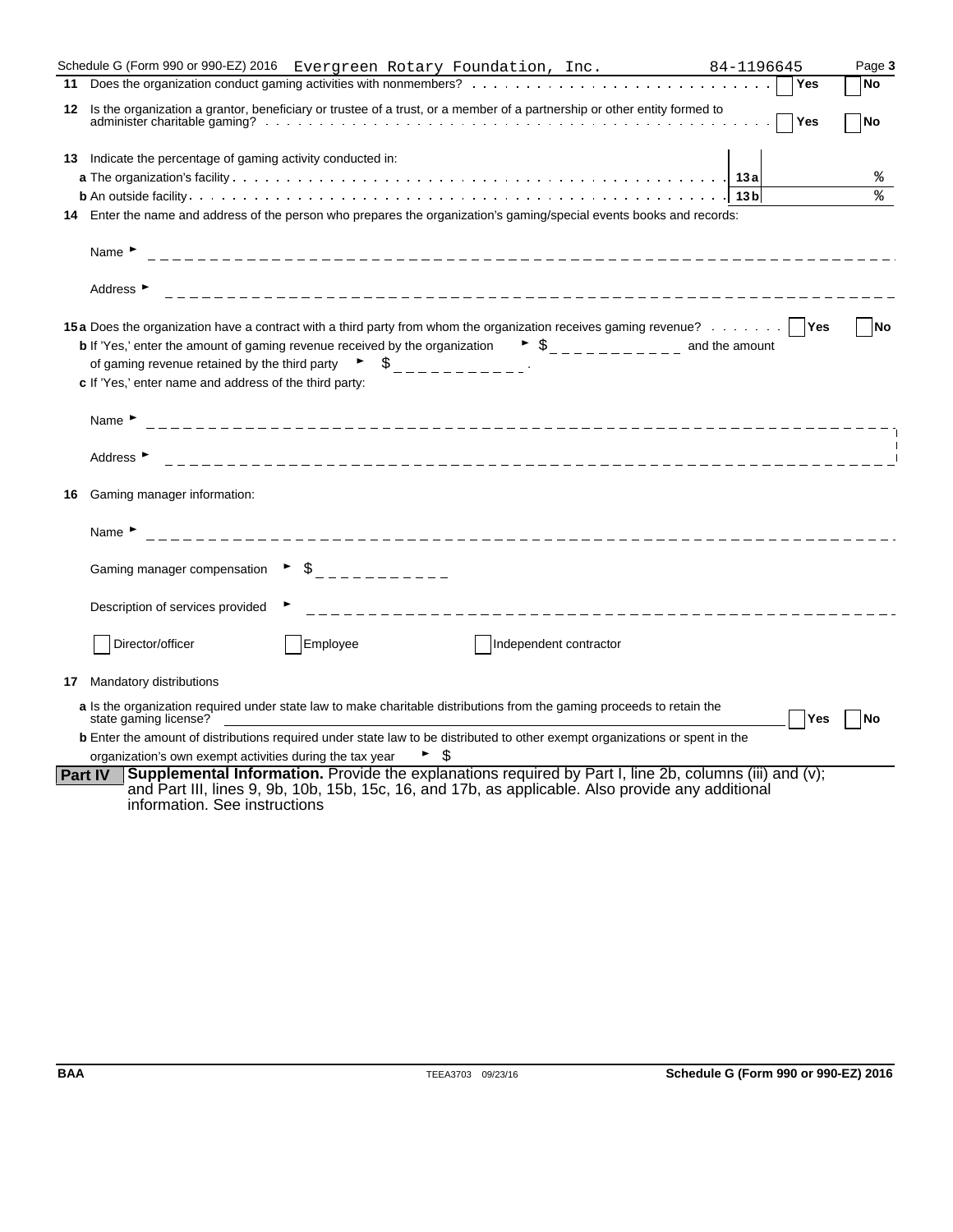| <b>SCHEDULE O</b>    |  |
|----------------------|--|
| (Form 990 or 990-EZ) |  |

## SCHEDULE O **combination to Form 990 or 990-EZ COMB No. 1545-0047**

**(Form 990 or 990-EZ) Complete to provide information for responses to specific questions on Form 990 or 990-EZ or to provide any additional information. 2016** Attach to Form 990 or 990-EZ.

**Department of the Treasury <b>Information about Schedule O** (Form 990 or 990-EZ) and its instructions is **Open to Public**<br>Internal Revenue Service **Inspection at** *www.irs.gov/form990.* **at 1.6 and its instructions is** 

Name of the organization **Employer identification number Employer identification number** 

Evergreen Rotary Foundation, Inc. 84-1196645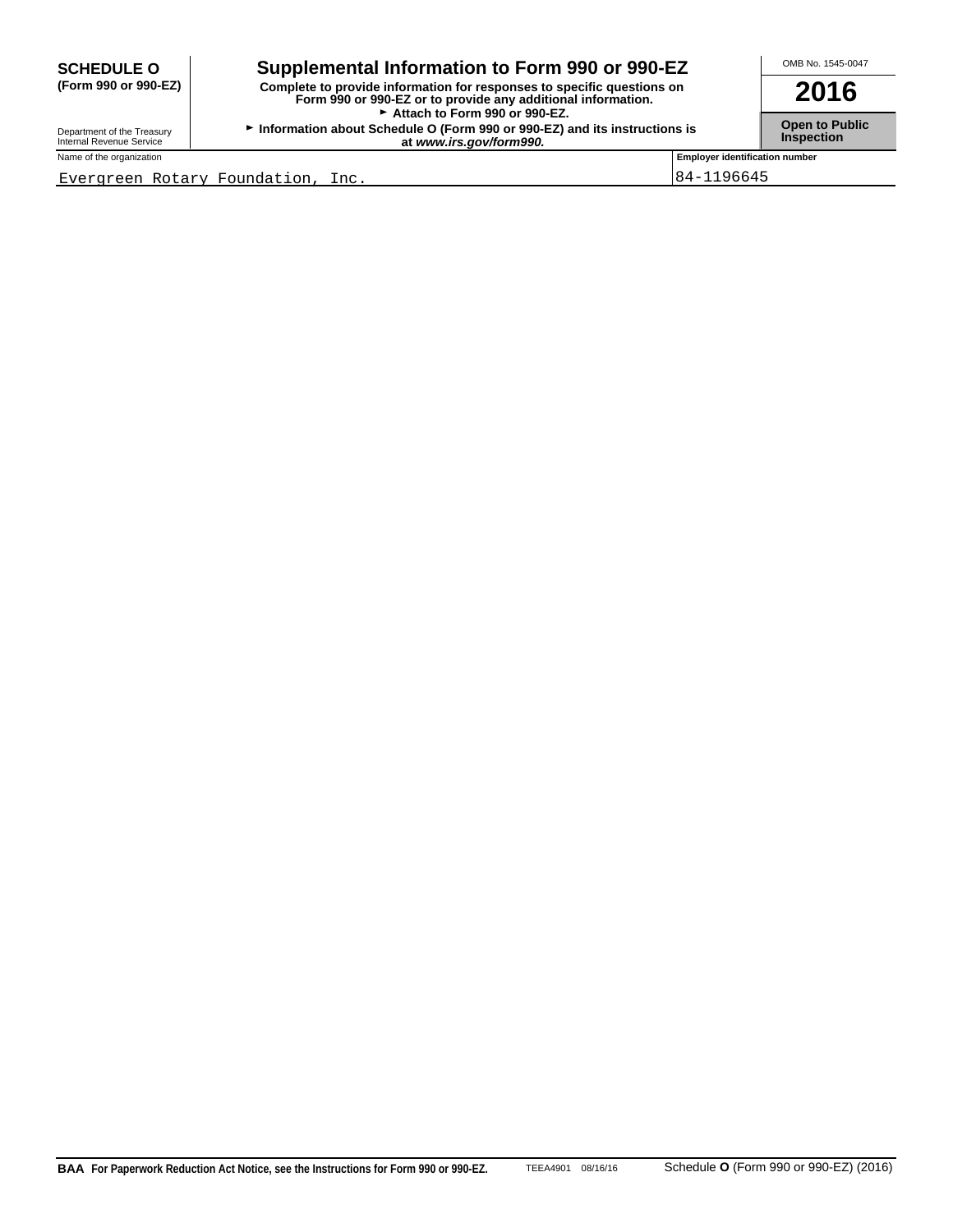| <b>IRS e-file Signature Authorization</b><br>for an Exempt Organization<br>Form $8879 - EO$                                                                                                                                                                                                                                                                                                                                                                                                                     | OMB No. 1545-1878                     |
|-----------------------------------------------------------------------------------------------------------------------------------------------------------------------------------------------------------------------------------------------------------------------------------------------------------------------------------------------------------------------------------------------------------------------------------------------------------------------------------------------------------------|---------------------------------------|
| For calendar year 2016, or fiscal year beginning $Jul 1$ , 2016, and ending $Jun 30$ , 20 2017<br>► Do not send to the IRS. Keep for your records.<br>Department of the Treasury<br>Information about Form 8879-EO and its instructions is at www.irs.gov/form8879eo.<br>Internal Revenue Service                                                                                                                                                                                                               | 2016                                  |
| Name of exempt organization                                                                                                                                                                                                                                                                                                                                                                                                                                                                                     | <b>Employer identification number</b> |
| Evergreen Rotary Foundation, Inc.<br>84-1196645                                                                                                                                                                                                                                                                                                                                                                                                                                                                 |                                       |
| Name and title of officer                                                                                                                                                                                                                                                                                                                                                                                                                                                                                       |                                       |
| Robert Bradley<br>President                                                                                                                                                                                                                                                                                                                                                                                                                                                                                     |                                       |
| Type of Return and Return Information (Whole Dollars Only)<br>Part I                                                                                                                                                                                                                                                                                                                                                                                                                                            |                                       |
| Check the box for the return for which you are using this Form 8879-EO and enter the applicable amount, if any, from the return. If you<br>check the box on line 1a, 2a, 3a, 4a, or 5a, below, and the amount on that line for the return being filed with this form was blank, then<br>leave line 1b, 2b, 3b, 4b, or 5b, whichever is applicable, blank (do not enter -0-). But, if you entered -0- on the return, then enter -0- on<br>the applicable line below. Do not complete more than 1 line in Part I. |                                       |
| 1 a Form 990 check here $\cdots$<br><b>b</b> Total revenue, if any (Form 990, Part VIII, column (A), line 12) $\ldots$ 1b                                                                                                                                                                                                                                                                                                                                                                                       |                                       |
| <b>b</b> Total revenue, if any (Form 990-EZ, line 9) $\ldots$ 2b<br>$\mathbf{x}$<br>2 a Form 990-EZ check here $\cdots$                                                                                                                                                                                                                                                                                                                                                                                         | 111,505.                              |
| <b>b</b> Total tax (Form 1120-POL, line 22) $\ldots$ 3b<br>3 a Form 1120-POL check here                                                                                                                                                                                                                                                                                                                                                                                                                         |                                       |
| <b>b</b> Tax based on investment income (Form 990-PF, Part VI, line 5) 4 b<br>4 a Form 990-PF check here $\cdots$                                                                                                                                                                                                                                                                                                                                                                                               |                                       |
| 5 a Form 8868 check here $\cdot \cdot$                                                                                                                                                                                                                                                                                                                                                                                                                                                                          |                                       |

#### **Part II Declaration and Signature Authorization of Officer**

Under penalties of perjury, I declare that I am an officer of the above organization and that I have examined a copy of the organization's 2016 electronic return and accompanying schedules and statements and to the best of my knowledge and belief, they are true, correct, and complete. I further declare that the amount in Part I above is the amount shown on the copy of the organization's electronic return. I consent to allow my intermediate service provider, transmitter, or electronic return originator (ERO) to send the organization's return to the IRS and to receive from the IRS **(a)** an acknowledgement of receipt or reason for rejection of the transmission, **(b)** the reason for any delay in processing the return or refund, and **(c)** the date of any refund. If applicable, I authorize the U.S. Treasury and its designated Financial Agent to initiate an electronic funds withdrawal (direct debit) entry to the financial institution account indicated in the tax preparation software for payment of the organization's federal taxes owed on this return, and the financial institution to debit the entry to this account. To revoke a payment, I must contact the U.S. Treasury Financial Agent at 1-888-353-4537 no later than 2 business days prior to the payment (settlement) date. I also authorize the financial institutions involved in the processing of the electronic payment of taxes to receive confidential information necessary to answer inquiries and resolve issues related to the payment. I have selected a personal identification number (PIN) as my signature for the organization's electronic return and, if applicable, the organization's consent to electronic funds withdrawal.

#### **Officer's PIN: check one box only**

De<sub>p</sub><br>Inte

| authorize           |                                                       | SCRIPPS, TAYLOR & ASSOCIATES PC                                                                                                                                                                                                                                                                                                                                                  |                                                     | to enter my PIN | 96645                                             | as my signature        |
|---------------------|-------------------------------------------------------|----------------------------------------------------------------------------------------------------------------------------------------------------------------------------------------------------------------------------------------------------------------------------------------------------------------------------------------------------------------------------------|-----------------------------------------------------|-----------------|---------------------------------------------------|------------------------|
|                     |                                                       | <b>ERO firm name</b>                                                                                                                                                                                                                                                                                                                                                             |                                                     |                 | Enter five numbers, but<br>do not enter all zeros |                        |
|                     | the return's disclosure consent screen.               | on the organization's tax year 2016 electronically filed return. If I have indicated within this return that a copy of the return is being filed with<br>a state agency(ies) regulating charities as part of the IRS Fed/State program, I also authorize the aforementioned ERO to enter my PIN on                                                                               |                                                     |                 |                                                   |                        |
|                     |                                                       | As an officer of the organization, I will enter my PIN as my signature on the organization's tax year 2016 electronically filed return. If I have<br>indicated within this return that a copy of the return is being filed with a state agency(ies) regulating charities as part of the IRS Fed/State<br>program, I will enter my PIN on the return's disclosure consent screen. |                                                     |                 |                                                   |                        |
| Officer's signature |                                                       |                                                                                                                                                                                                                                                                                                                                                                                  | Date $\blacktriangleright$                          | 05/15/2018      |                                                   |                        |
|                     | <b>Part III Certification and Authentication</b>      |                                                                                                                                                                                                                                                                                                                                                                                  |                                                     |                 |                                                   |                        |
|                     |                                                       | <b>ERO's EFIN/PIN.</b> Enter your six-digit electronic filing identification                                                                                                                                                                                                                                                                                                     |                                                     |                 |                                                   |                        |
|                     |                                                       |                                                                                                                                                                                                                                                                                                                                                                                  |                                                     |                 |                                                   | 84338841271            |
|                     |                                                       |                                                                                                                                                                                                                                                                                                                                                                                  |                                                     |                 |                                                   | do not enter all zeros |
|                     | Authorized IRS e-file Providers for Business Returns. | I certify that the above numeric entry is my PIN, which is my signature on the 2016 electronically filed return for the organization indicated<br>above. I confirm that I am submitting this return in accordance with the requirements of Pub. 4163, Modernized e-File (MeF) Information for                                                                                    |                                                     |                 |                                                   |                        |
| ERO's signature     |                                                       |                                                                                                                                                                                                                                                                                                                                                                                  | Date $\blacktriangleright$                          |                 |                                                   |                        |
|                     |                                                       | Do Not Submit This Form To the IRS Unless Requested To Do So                                                                                                                                                                                                                                                                                                                     | <b>ERO Must Retain This Form - See Instructions</b> |                 |                                                   |                        |

**BAA For Paperwork Reduction Act Notice, see instructions. Form 8879-EO** (2016)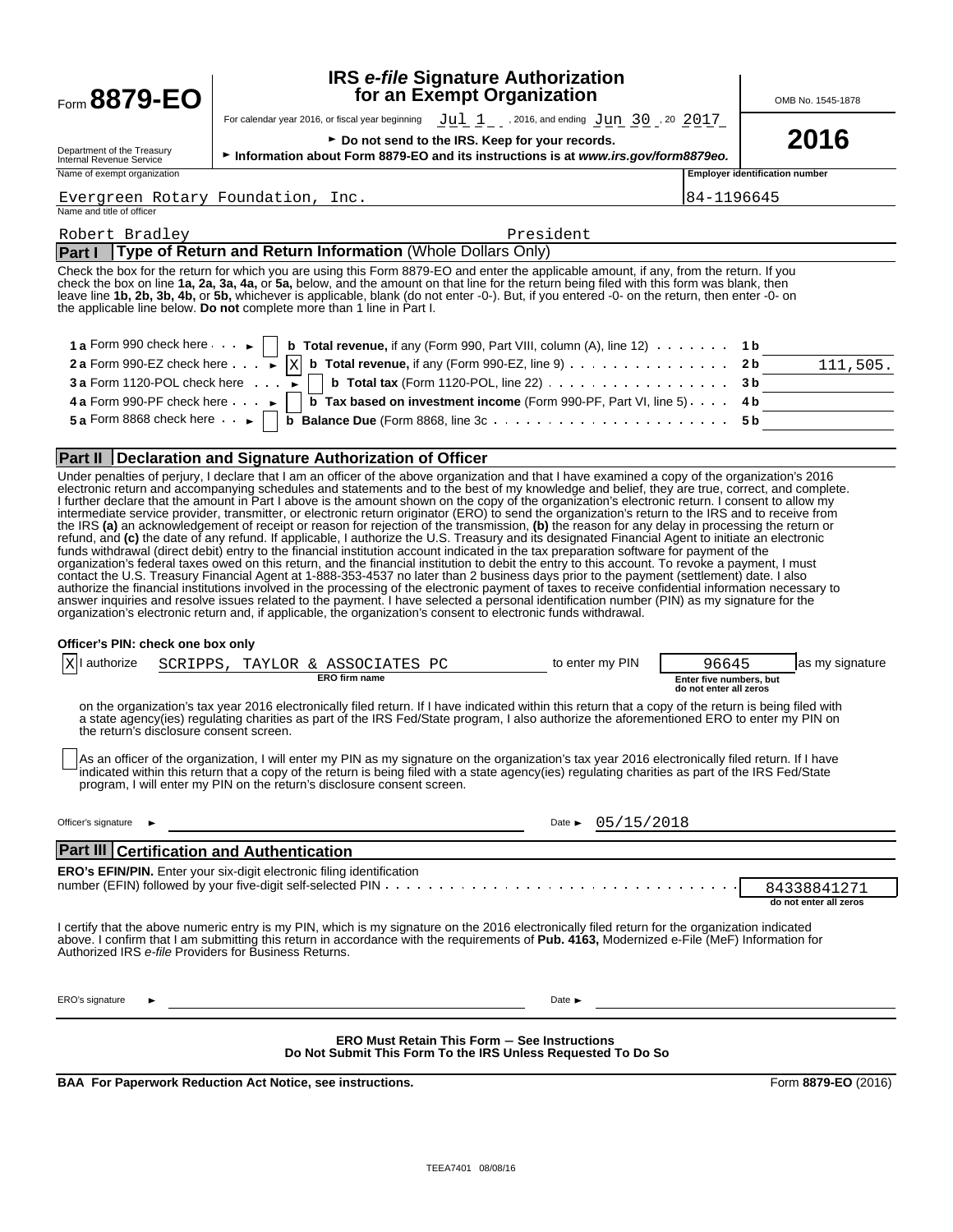Schedule O (Form 990 or 990-EZ), Supplemental Information to Form 990 or 990-EZ **Form 990-EZ, Part I, Line 16 Other Expenses**

| Other expenses (describe in Schedule O) |      |
|-----------------------------------------|------|
| Bank charges and wire fees              | 407. |
| Operating supplies                      | 455. |
| Postage and printing                    | 57.  |
| License                                 |      |
| Total                                   | 929  |

Form 990-EZ, Part III, Statement of Program Service Accomplishments **Organization's Primary Exempt Purpose**

Raise funds from donations and community fundraising events to suport local and international charitable and educational activities.

Schedule O (Form 990 or 990-EZ), Supplemental Information to Form 990 or 990-EZ **Form 990-EZ, Part I, Line 10 Grants and Similar Amounts Paid**

Purpose of Payment . . . . . . . Purchase food and supplies for weekend food program

| Class of Activity | Grantee's Name and Address                                                 | Grantee's<br>Relationship | <b>Amount Given</b> |
|-------------------|----------------------------------------------------------------------------|---------------------------|---------------------|
| Charitable        | │Person │ x<br>Business $\ldots$<br>Mtn Area Backpack Program for Children | none                      |                     |
|                   |                                                                            |                           | 7,776.              |

If property other than cash was given, the following additional information needs to be provided: Description of Property Food for school children carried home on weekends in backpacks. Date of Gift . . . . . . 06/30/17

| Book Value | How Book Value Determined |
|------------|---------------------------|
| 7,776.     | Cost                      |
| <b>FMV</b> | How FMV Determined        |
| 7,776.     | Cost                      |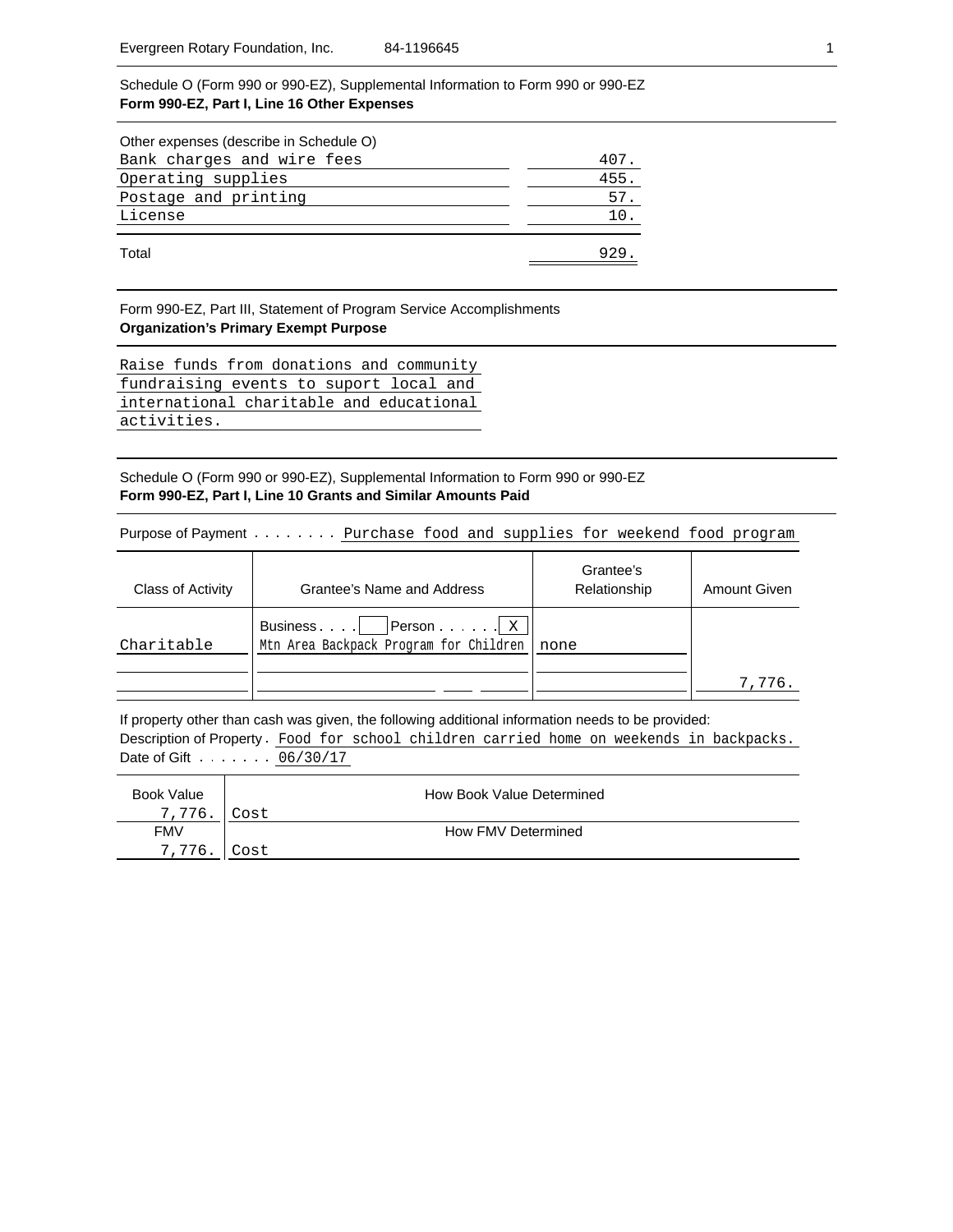Purpose of Payment . . . . . . . 100 Hole of Golf Participants Payments

| Class of Activity | Grantee's Name and Address                                                                                                                   | Grantee's<br>Relationship | <b>Amount Given</b> |
|-------------------|----------------------------------------------------------------------------------------------------------------------------------------------|---------------------------|---------------------|
| Charitable        | Business $\ldots$   $X$   Person $\ldots$ $\ldots$  <br>Mtn Area Charities that participated in Fund Raiser<br>Various<br>80439<br>Evergreen | None                      | 19,276.             |

If property other than cash was given, the following additional information needs to be provided: Description of Property . \_\_\_\_\_\_\_\_\_\_

Date of Gift . . . . . . . <u>\_\_\_\_\_\_\_\_</u>\_\_

| Book Value | How Book Value Determined |
|------------|---------------------------|
| <b>FMV</b> | How FMV Determined        |

Purpose of Payment . . . . . . . Purchase of books for mntn area pre-schoolers

| Class of Activity | Grantee's Name and Address                                                   | Grantee's<br>Relationship | <b>Amount Given</b> |
|-------------------|------------------------------------------------------------------------------|---------------------------|---------------------|
| Charitable        | Business $\ldots$   $X$   Person $\ldots$ $\ldots$  <br>Dollywood Foundation | None                      |                     |
|                   | 2700 Dollywood Parks Blvd.                                                   |                           |                     |
|                   | 37863<br>Pigeon Forge                                                        |                           | 3,305.              |
|                   |                                                                              |                           |                     |

If property other than cash was given, the following additional information needs to be provided: Description of Property . \_\_\_\_\_\_\_\_\_\_\_\_\_\_\_\_\_\_ Date of Gift . . . . . . . <u>\_\_\_\_\_\_\_\_\_</u>

| Book Value    | How Book Value Determined                    |
|---------------|----------------------------------------------|
| FMV           | How FMV Determined                           |
| $\sim$ $\sim$ | $\sim$ $\sim$<br>$\sim$<br>___<br>__<br>____ |

Purpose of Payment . . . . . . . Provide Emergecy Shelter to mtn are homeless population

| Class of Activity | Grantee's Name and Address                                                          | Grantee's<br>Relationship | <b>Amount Given</b> |
|-------------------|-------------------------------------------------------------------------------------|---------------------------|---------------------|
| Charitable        | Business $\ldots$   $X$   Person $\ldots$ $\ldots$  <br>Rotary Dist 5450 Foundation | None                      |                     |
|                   | 5103 Dyorak Circle                                                                  |                           |                     |
|                   | Frederick<br>80504                                                                  |                           | 1,500.              |

If property other than cash was given, the following additional information needs to be provided: Description of Property and Communication of Architecture and Communication of Property and Communication of  $\sim$ 

Date of Gift . . . . . . . <u>\_\_\_\_\_\_\_\_\_\_\_\_\_\_</u>

| Book Value | How Book Value Determined |
|------------|---------------------------|
| <b>FMV</b> | How FMV Determined        |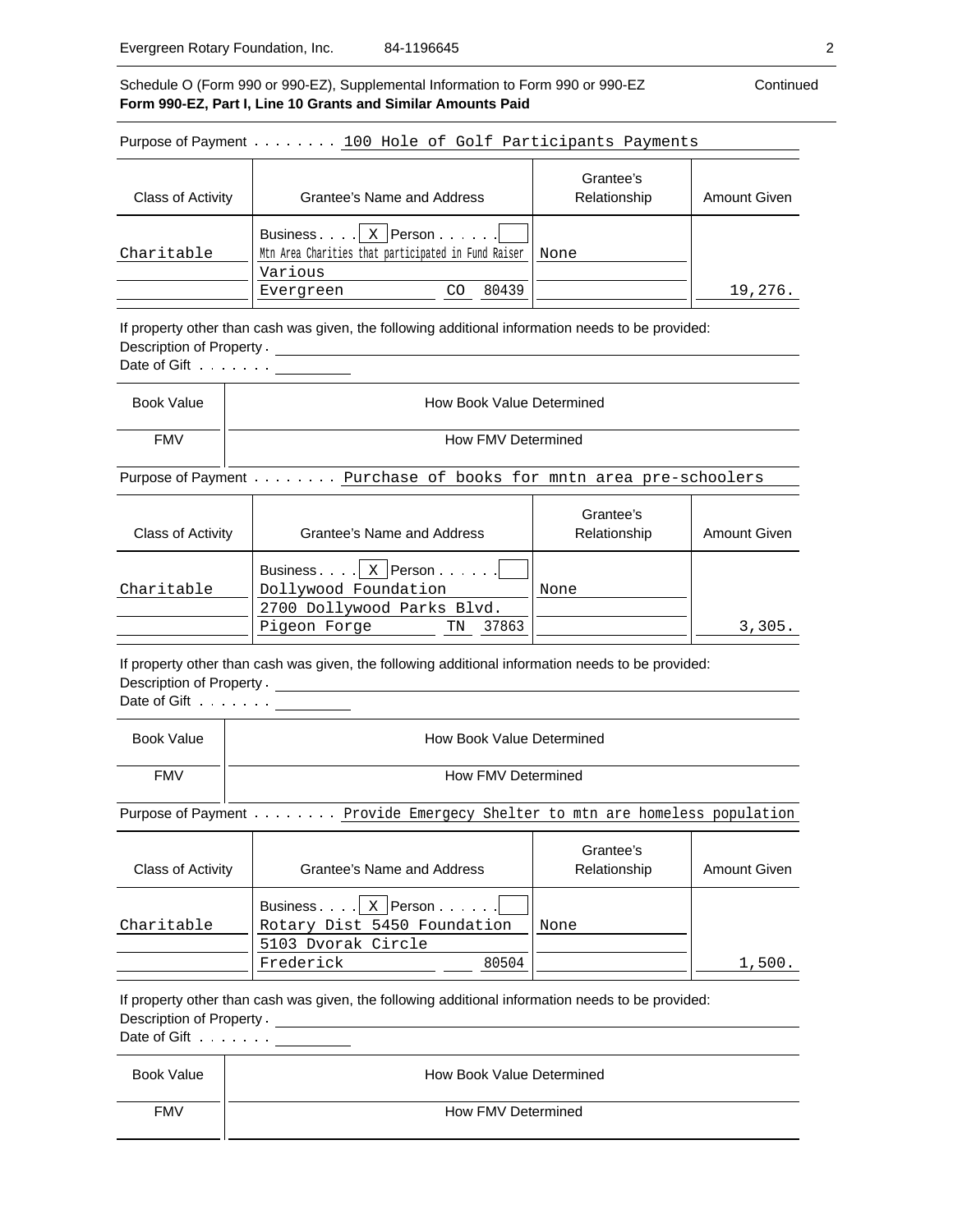**Continued** 

Purpose of Payment . . . . . . . Grant for Zero-Waste project of EAS+Y

| Class of Activity | Grantee's Name and Address                                                                          | Grantee's<br>Relationship | Amount Given |
|-------------------|-----------------------------------------------------------------------------------------------------|---------------------------|--------------|
| Charitable        | Business $\ldots$   $X$   Person $\ldots$  <br>Evergreen Alliance for Sustainablility<br>PO Box 236 | None                      |              |
|                   | 80439<br>Evergreen                                                                                  |                           | 1,788.       |

If property other than cash was given, the following additional information needs to be provided: Description of Property . \_\_\_\_\_\_\_\_\_\_

Date of Gift . . . . . . . <u>\_\_\_\_\_\_\_\_</u>\_\_

| Book Value | How Book Value Determined |
|------------|---------------------------|
| <b>FMV</b> | How FMV Determined        |

Purpose of Payment . . . . . . . Rehabilitation of Art Center Project

| Grantee's Name and Address                                                             | Grantee's<br>Relationship | <b>Amount Given</b> |
|----------------------------------------------------------------------------------------|---------------------------|---------------------|
| Business $\ldots$   $X$   Person $\ldots$ $\ldots$  <br>Centger for the Arts Evergreen | None                      |                     |
| PO Box 2737<br>80439<br>Evergreen                                                      |                           | 3,000.              |
|                                                                                        |                           |                     |

If property other than cash was given, the following additional information needs to be provided: Description of Property . \_\_\_\_\_\_\_\_\_\_\_\_\_\_\_\_\_\_ Date of Gift . . . . . . . <u>\_\_\_\_\_\_\_\_</u>

| Book Value | How Book Value Determined                                     |
|------------|---------------------------------------------------------------|
| <b>FMV</b> | How FMV Determined                                            |
|            | Purpose of Payment Provide Family Camping Experience for Vets |

| Class of Activity | Grantee's Name and Address                                       | Grantee's<br>Relationship | <b>Amount Given</b> |
|-------------------|------------------------------------------------------------------|---------------------------|---------------------|
| Charitable        | Business $\ldots$   $X$   Person $\ldots$  <br>Project Sanctuary | None                      |                     |
|                   | PO Box 1563                                                      |                           |                     |
|                   | 80446<br>Granby                                                  |                           | 6,977.              |

If property other than cash was given, the following additional information needs to be provided: Description of Property

Date of Gift

| Book Value | How Book Value Determined |  |
|------------|---------------------------|--|
| <b>FMV</b> | How FMV Determined        |  |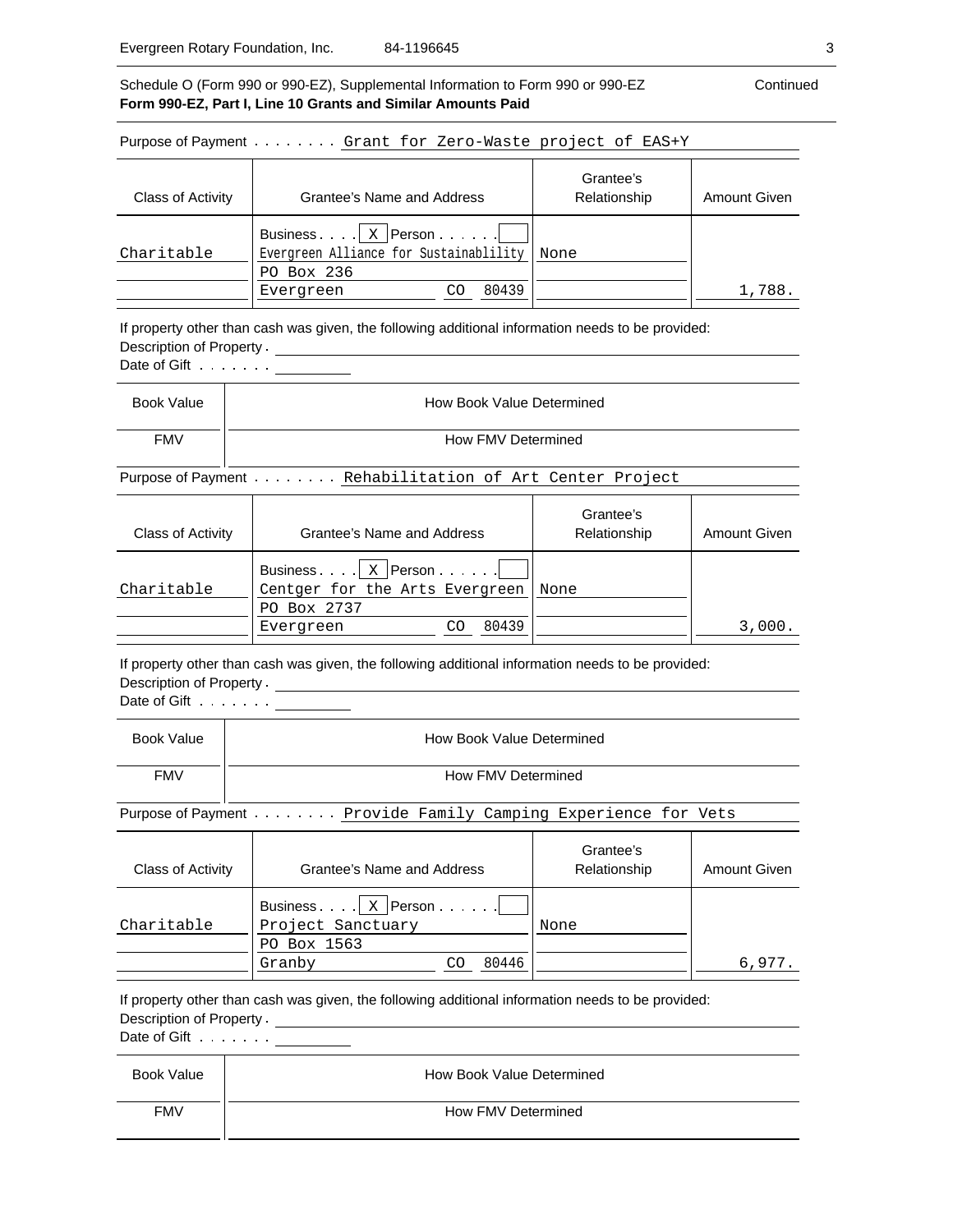Purpose of Payment . . . . . . . Thanksgiving Luncheon for Mtn Area Seniors

| Class of Activity | Grantee's Name and Address                                            | Grantee's<br>Relationship | <b>Amount Given</b> |
|-------------------|-----------------------------------------------------------------------|---------------------------|---------------------|
| Charitable        | Business $\ldots$     Person $\ldots$   X<br>Mtn area Senior Citizens |                           |                     |
|                   |                                                                       |                           | 1,674               |

If property other than cash was given, the following additional information needs to be provided: Description of Property Thanksgiving meals

| Date of Gift | the contract of the contract of the |  |  |  | 11/16/16 |
|--------------|-------------------------------------|--|--|--|----------|
|              |                                     |  |  |  |          |

┯

| Book Value    | How Book Value Determined                                     |  |  |  |
|---------------|---------------------------------------------------------------|--|--|--|
| 1,674.        | Cost                                                          |  |  |  |
| <b>FMV</b>    | How FMV Determined                                            |  |  |  |
| 1,674.   Cost |                                                               |  |  |  |
|               | Purpose of Payment Send Mtn Area Students to Leadership Camps |  |  |  |

 $\top$ 

┯

| Class of Activity | Grantee's Name and Address                                                             | Grantee's<br>Relationship | <b>Amount Given</b> |
|-------------------|----------------------------------------------------------------------------------------|---------------------------|---------------------|
| Charitable        | Business $\ldots$   $X$   Person $\ldots$ $\ldots$  <br>Rotary Youth Leadership Awards | None                      |                     |
|                   | PO Box 3093                                                                            |                           |                     |
|                   | 80439<br>Evergreen                                                                     |                           | 6,300.              |
|                   |                                                                                        |                           |                     |

If property other than cash was given, the following additional information needs to be provided: Description of Property and Communication of Art and Communication of Art and Communication of Art and Communication of Art and Communication of Art and Communication of Art and Communication of Art and Communication of Ar Date of Gift . . . . . . . <u>\_\_\_\_\_\_\_\_</u>

| Book Value | How Book Value Determined                                                          |  |  |  |  |  |
|------------|------------------------------------------------------------------------------------|--|--|--|--|--|
| <b>FMV</b> | How FMV Determined                                                                 |  |  |  |  |  |
|            | <b>Purpose of Payment</b> Rotary International Foundation Polio Eradication Effort |  |  |  |  |  |

| Class of Activity | Grantee's Name and Address                                                     | Grantee's<br>Relationship | Amount Given |
|-------------------|--------------------------------------------------------------------------------|---------------------------|--------------|
| Charitable        | Business $\ldots$   $X$   Person $\ldots$  <br>Rotary International Foundation | None                      |              |
|                   | One Rotary Center/1560 Sherman Ave.                                            |                           |              |
|                   | 60201<br>Evanston                                                              |                           | 7,001.       |

If property other than cash was given, the following additional information needs to be provided: Description of Property

Date of Gift

| Book Value | How Book Value Determined |
|------------|---------------------------|
| <b>FMV</b> | How FMV Determined        |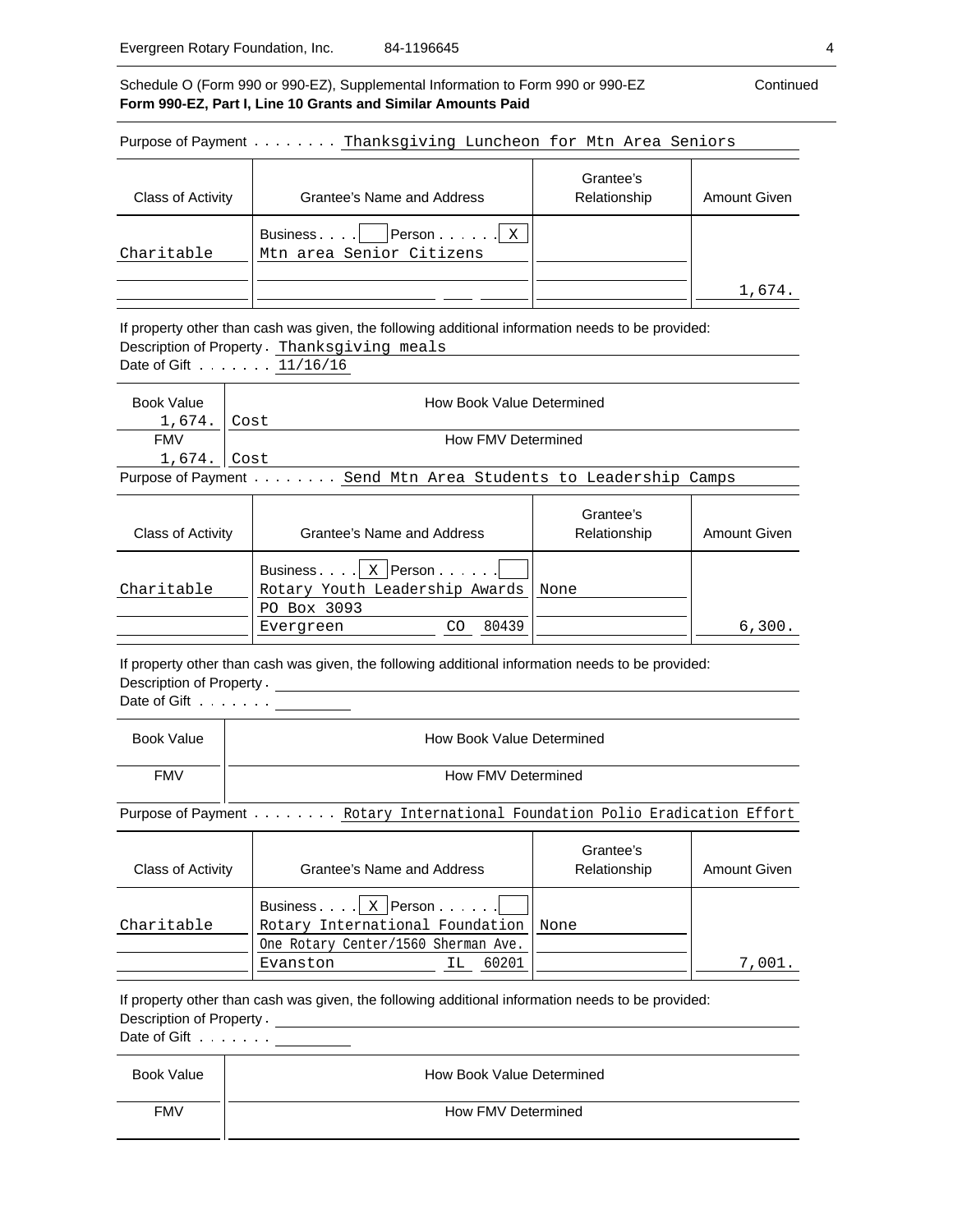Purpose of Payment . . . . . . . Hurricaine relief

| Class of Activity | Grantee's Name and Address                                                                                                                       | Grantee's<br>Relationship | Amount Given |
|-------------------|--------------------------------------------------------------------------------------------------------------------------------------------------|---------------------------|--------------|
| Charitable        | Business $\ldots$   $X$   Person $\ldots$ $\ldots$  <br>Rotary Foundation of Baton Rouge Louisiana<br>9625 Fenway Ave #A<br>70809<br>Baton Rouge | None                      | 2,004.       |

If property other than cash was given, the following additional information needs to be provided: Description of Property

Date of Gift . . . . . . . <u>\_\_\_\_\_\_\_\_</u>\_\_

| Book Value | How Book Value Determined |
|------------|---------------------------|
| <b>FMV</b> | How FMV Determined        |

Purpose of Payment . . . . . . . Supoort Medical Student in International Assignment

| Class of Activity | Grantee's Name and Address                                                                     | Grantee's<br>Relationship | <b>Amount Given</b> |
|-------------------|------------------------------------------------------------------------------------------------|---------------------------|---------------------|
| Charitable        | Business $\ldots$   $X$   Person $\ldots$ $\ldots$  <br>Univ. of Colo. School of Public Health | None                      |                     |
|                   | Campus Box B119/13001 E. 17th Plc                                                              |                           |                     |
|                   | 80045<br>Aurora                                                                                |                           | 1,000.              |
|                   |                                                                                                |                           |                     |

If property other than cash was given, the following additional information needs to be provided: Description of Property . \_\_\_\_\_\_\_\_\_\_\_\_\_\_\_\_\_ Date of Gift . . . . . . . <u>\_\_\_\_\_\_\_\_</u>

| Book Value | How Book Value Determined |
|------------|---------------------------|
| <b>FMV</b> | How FMV Determined        |

Purpose of Payment . . . . . . . International Services

| Class of Activity | Grantee's Name and Address                                                                     |       | Grantee's<br>Relationship | <b>Amount Given</b> |
|-------------------|------------------------------------------------------------------------------------------------|-------|---------------------------|---------------------|
| Charitable        | Business $\ldots$ $\mid$ X Person $\ldots$ $\mid$<br>$501(c)(3)$ orgs that serve international |       | None                      |                     |
|                   | causes, each receiving < \$5000                                                                |       |                           |                     |
|                   | Evergreen                                                                                      | 80439 |                           | 18,200.             |

If property other than cash was given, the following additional information needs to be provided: Description of Property

Date of Gift **Contract Contract Contract Contract Contract Contract Contract Contract Contract Contract Contract Contract Contract Contract Contract Contract Contract Contract Contract Contract Contract Contract Contract C** 

| Book Value | How Book Value Determined |
|------------|---------------------------|
| <b>FMV</b> | How FMV Determined        |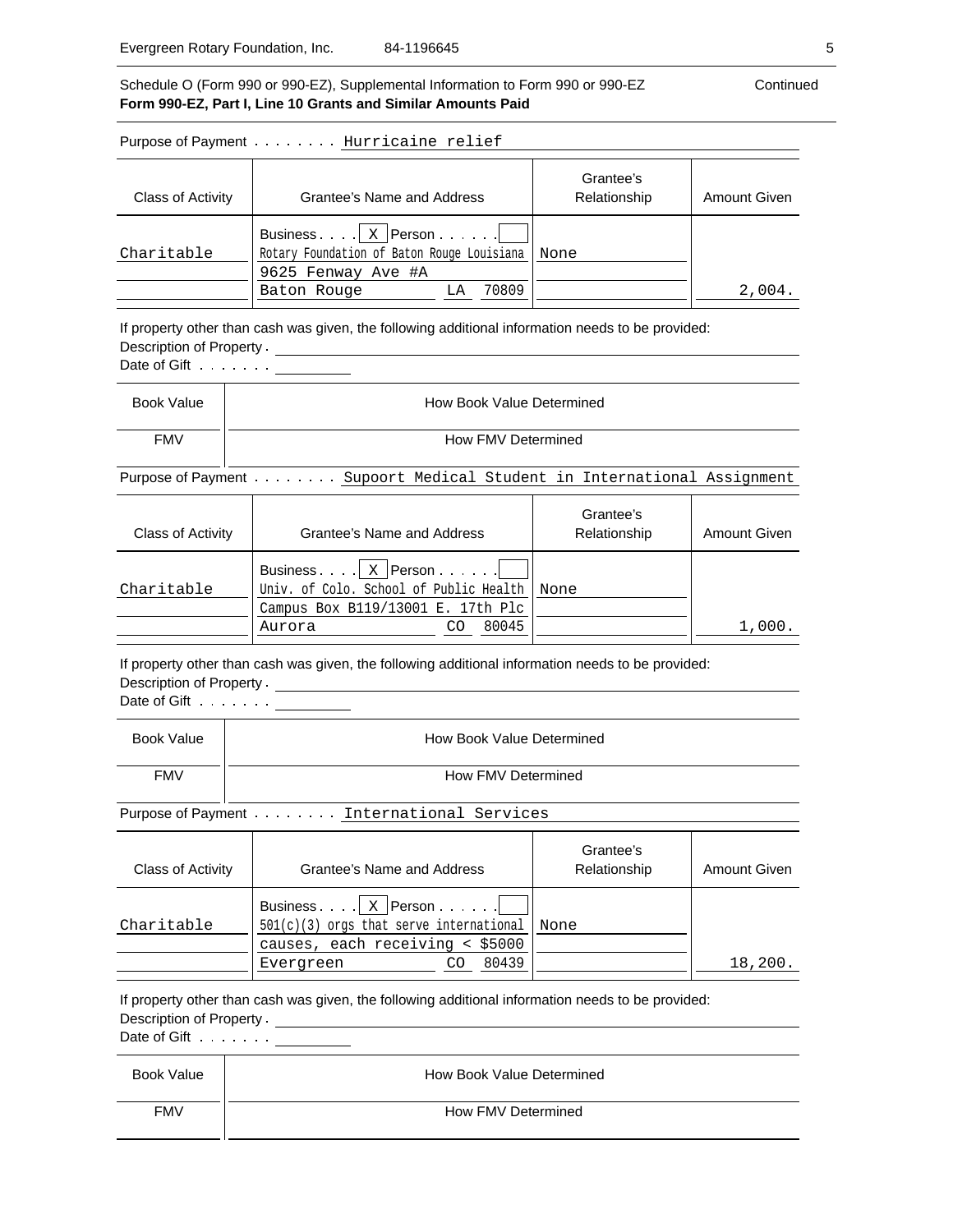Purpose of Payment . . . . . . . Community Services

| Class of Activity | Grantee's Name and Address                                                                                                                           | Grantee's<br>Relationship | <b>Amount Given</b> |
|-------------------|------------------------------------------------------------------------------------------------------------------------------------------------------|---------------------------|---------------------|
| Charitable        | Business $\ldots$   $X$   Person $\ldots$  <br>$501(c)(3)$ orgs that provide community services<br>grants of $\lt$ \$5000 each<br>80439<br>Evergreen | None                      | 12,010.             |

If property other than cash was given, the following additional information needs to be provided: Description of Property

Date of Gift . . . . . . . <u>\_\_\_\_\_\_\_\_</u>\_\_

| Book Value | How Book Value Determined |
|------------|---------------------------|
| <b>FMV</b> | How FMV Determined        |

Schedule O (Form 990 or 990-EZ), Supplemental Information to Form 990 or 990-EZ **Form 990-EZ, Page 1, Part I, Line 20** 

| <b>Description</b>                            | Amount |
|-----------------------------------------------|--------|
| Investment value increase not reported on P&L | 8,085. |
| Total                                         | 8,085. |

Schedule O (Form 990 or 990-EZ), Supplemental Information to Form 990 or 990-EZ **Form 990-EZ, Page 1, Part II, Line 24** 

| Line 24 - Other Assets:       | <b>Beginning</b><br>of Year | End of<br>Year |
|-------------------------------|-----------------------------|----------------|
| Home Show receivable          | 17,000.                     | 12,750.        |
| Due from Mtn Foothills Rotary | 988.                        | 0.             |
| Due from Member               | 98.                         | $\Omega$ .     |
| Total                         | 18,086.                     | 12,750.        |

Schedule O (Form 990 or 990-EZ), Supplemental Information to Form 990 or 990-EZ **Form 990-EZ, Page 1, Part II, Line 26** 

| Line 26 - Total Liabilities:                    | <b>Beginning</b><br>of Year | End of<br>Year |
|-------------------------------------------------|-----------------------------|----------------|
| Contributions payable to 100 Holes Participants | 33,577.                     | 23,473.        |
| Music park maintenance fund balance             | 3,000.                      | 3,000.         |
| Contributions payable for President's gift      | 2,500.                      | 2,000.         |
| Fundraising proceeds due to partipcating club   | 400.                        | 0.             |
| Fundraising expenses payable                    | 4,577.                      | 0.             |
| Contributions payable                           | 0.                          | 500.           |